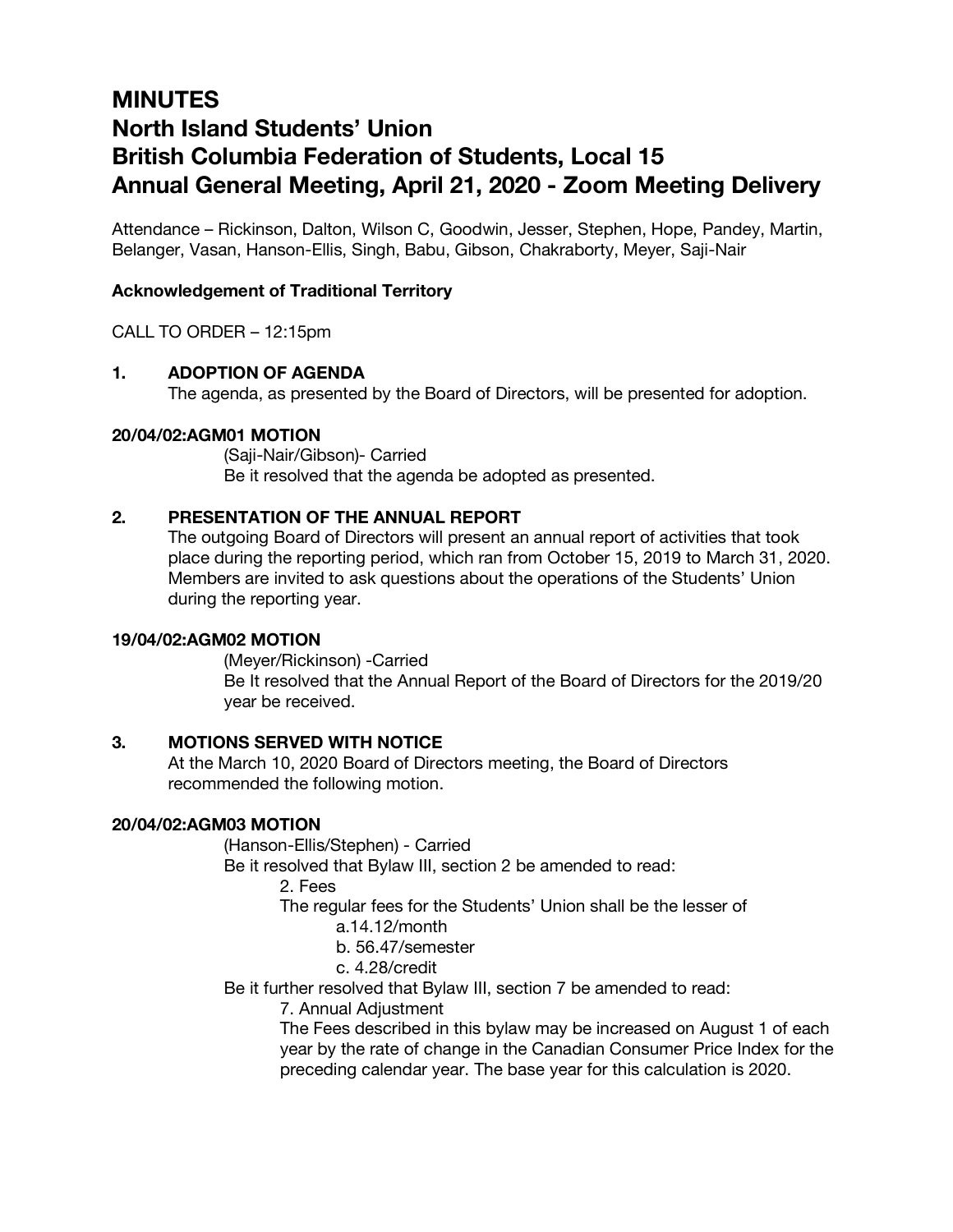# **MINUTES North Island Students' Union British Columbia Federation of Students, Local 15 Annual General Meeting, April 21, 2020 - Zoom Meeting Delivery**

## **20/04/02:AGM04 MOTION**

(Rickinson/Meyer) - Carried

Whereas as per Bylaw II Section 2, the Union may recognize meritorious service and confer Honorary Membership to exemplary members. Whereas former Director, Sheldon Falk worked diligently in years 2015 - 2019, further Director Falk inspired by example in interpersonal and policy matters. Be it resolved, former Director Sheldon Falk, be recognized as an Honorary member of North Island Students' Union.

## **4. ELECTION OF THE BOARD OF DIRECTORS**

Elections for the Board of Directors will occur at this Annual General Meeting. The term of office for these elections shall begin May 1, 2020 upon the ratification of the elections at this meeting and shall terminate as per Bylaw VII, April 30, 2021.

- **4.1 Election of the College Relations Director**
- **4.2 Election of the External Relations Director**
- **4.3 Election of the Internal Relations Director**
- **4.4 Election of the Campbell River Campus Director**
- **4.5 Election of the Comox Valley Campus Director**
- **4.6 Election of the Port Alberni Campus Director**
- **4.7 Ratification of the Election Results**

## **20/04/02:AGM05 MOTION**

(Saji-Nair/Babu) - Carried Be it resolved that the following members be ratified as elected to the Board of Directors, in the positions so noted:

**Bestin Babu** - Director of College Relations

**Mary Rickinson** - Director of External Relations

**Shane Meyer** - Director of Internal Relations

**Sujith Stephen** - Campbell River Campus Director

**Echo Hope** - Comox Valley Campus Director

**Vacant** - Port Alberni Campus Director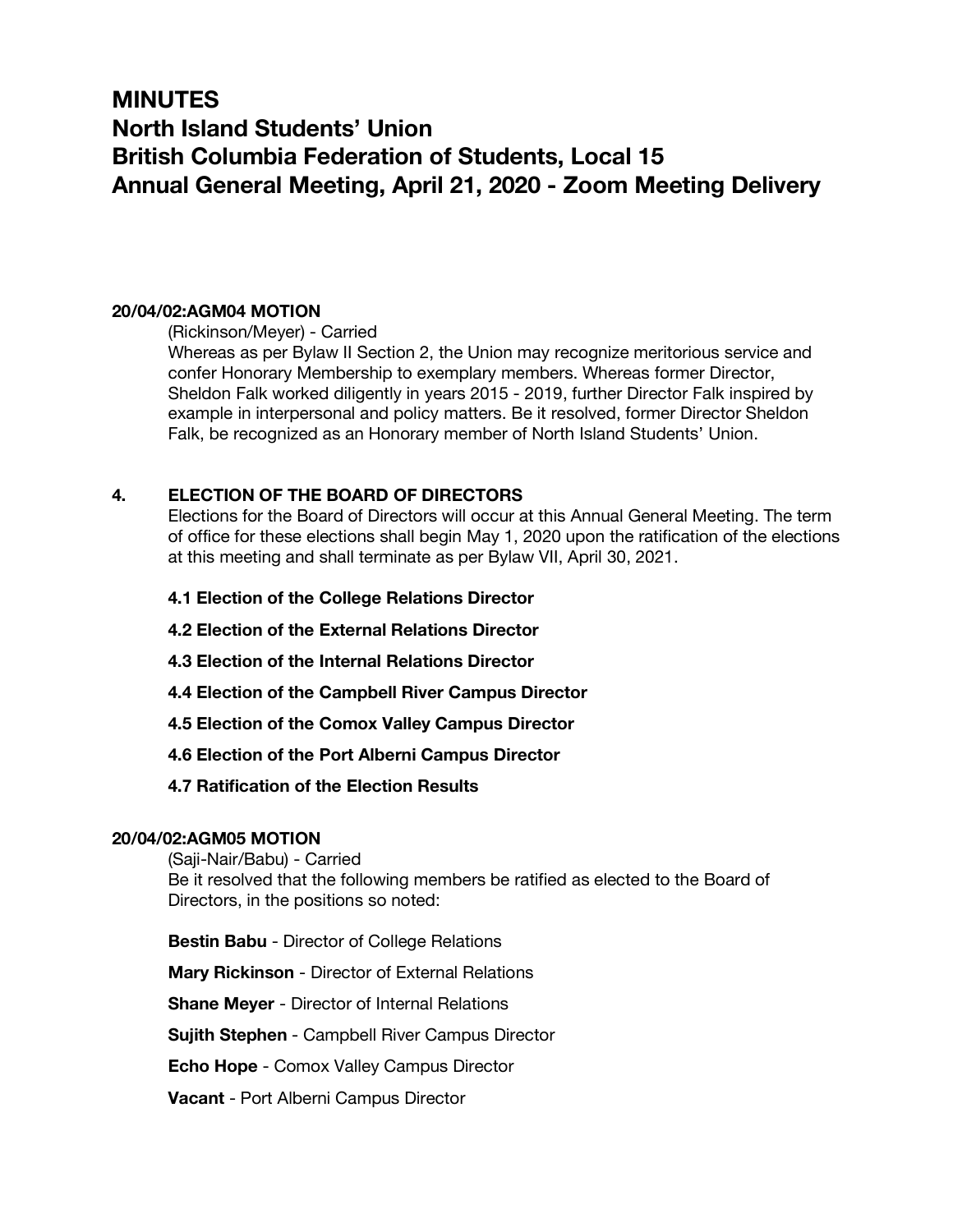# **MINUTES North Island Students' Union British Columbia Federation of Students, Local 15 Annual General Meeting, April 21, 2020 - Zoom Meeting Delivery**

## 5. **NEW BUSINESS ARISING**

Members may discuss new business arising at this meeting under this agenda item.

## 6. **ADJOURNMENT 1:20pm**

The meeting will adjourn at the conclusion of business.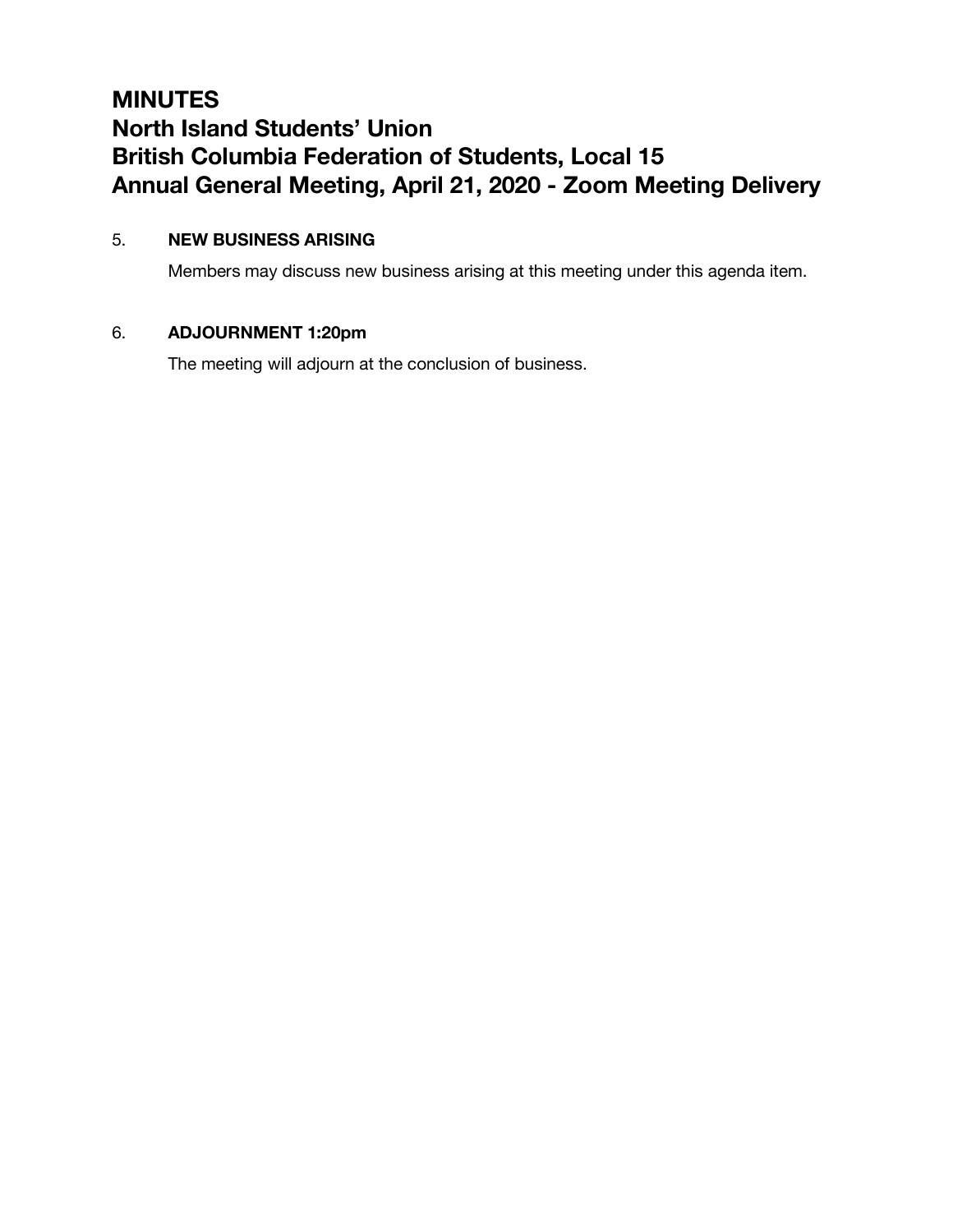North Island Students' Union Local 15 British Columbia Federation of Students Board of Directors Meeting, May 4, 2020

Attendance: Rickinson, Babu, Hope, Sujith, Meyer, Jesser, Wilson. C., Dalton

Acknowledgment of Traditional Territory

## **CALL TO ORDER – 15:01**

#### **• ADOPTION OF AGENDA**

The Board will adopt the agenda.

04/05/20 : N01 MOTION

(Rickinson/Babu) – Carried *Be it resolved, that the agenda be adopted, as presented.*

#### **• ADOPTION OF MINUTES FROM PREVIOUS MEETINGS**

The Board will adopt minutes from previous meetings.

04/05/20 : N02 MOTION

(Rickinson/Babu) – Carried *Be it resolved, that minutes from the April 21, 2020 Annual General Meeting, be accepted as presented.*

#### **• NEW BUSINESS**

Whereas, as per Bylaw XII, Portfolio Positions, the Board of Directors shall annually select at its first meeting in May, one (1) member to hold each Portfolio Position.

Further, self motivation of each portfolio shall be open, that members may self motivate for one to two (1-2) minutes, ahead of secure voting for each portfolio.

| Available Portfolios: | <b>Staff Relations Officer</b>             |
|-----------------------|--------------------------------------------|
|                       | Chairperson                                |
|                       | <b>Federation Executive Representative</b> |
|                       | Women Students' Representative             |
|                       | Indigenous Students' Representative        |
|                       | Accessibility Students' Representative     |

#### 04/05/20 : N03 MOTION

(Babu/Hope) – Carried

*Be it resolved, the following Directors be ratified as holding Portfolios, in the positions so noted* 

| Shane Meyer             | <b>Staff Relations Officer</b>                     |
|-------------------------|----------------------------------------------------|
| Shane Meyer Chairperson |                                                    |
|                         | Mary Rickinson Federation Executive Representative |
| Vacant                  | Women Students' Representative                     |
| Vacant                  | Indigenous Students' Representative                |
| Vacant                  | <b>Accessibility Students' Representative</b>      |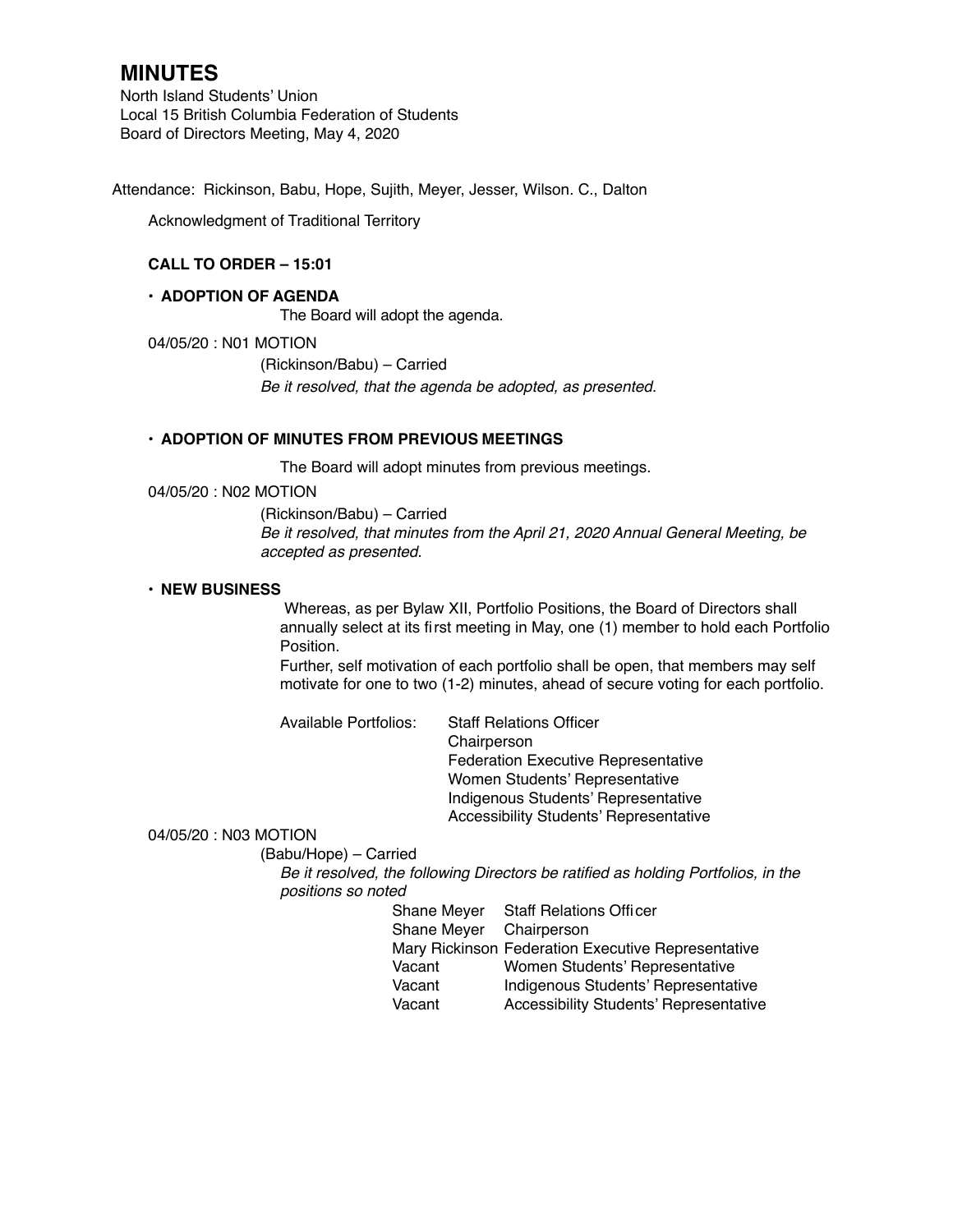North Island Students' Union Local 15 British Columbia Federation of Students Board of Directors Meeting, May 4, 2020

> Whereas as per Bylaw VII, section 2. f, the term schedule of Board of Directors meetings shall be set within two (2) weeks of the Board **Election**

## 04/05/20 : N04 MOTION

## (Babu/Hope) – Carried

*Be it resolved, the meetings of the 2020/21 Board of Directors, be as follows:*

Wednesday, June 3 Wednesday, June 24 Wednesday, August 12 Wednesday, September 9 Wednesday, October 7 Wednesday, November 4 Wednesday, December 2 Wednesday, January 6, 2021 Wednesday, February 3 Wednesday, March 3 Wednesday, April 7

Whereas, as part annual staff contract review, a Labour Committee be struck, to support this work. This committee shall consist of the Executive Director, the Staff Relations Officer and at least one other Board Member

## 04/05/20 : N05 MOTION

#### (Babu/Hope) – Carried

*Be it resolved, Andrew Dalton, Mary Rickinson, and XXXX form the Labour Committee and report to this Board, its work.*

Whereas, the signing authorities of NISU see annual renewal

#### 04/05/20 : N06 MOTION

#### (Babu/Hope) – Carried

*Be it resolved the signing authorities be updated to* 

Shane Meyer, Internal Relations Director

Mary Rickinson,External Relations Director

Echo Hope, K'òmoks Valley Campus Director

Andrew Dalton, Executive Director

Carissa Wilson, Organiser, College Relations

Taryn Goodwin, Organiser, Events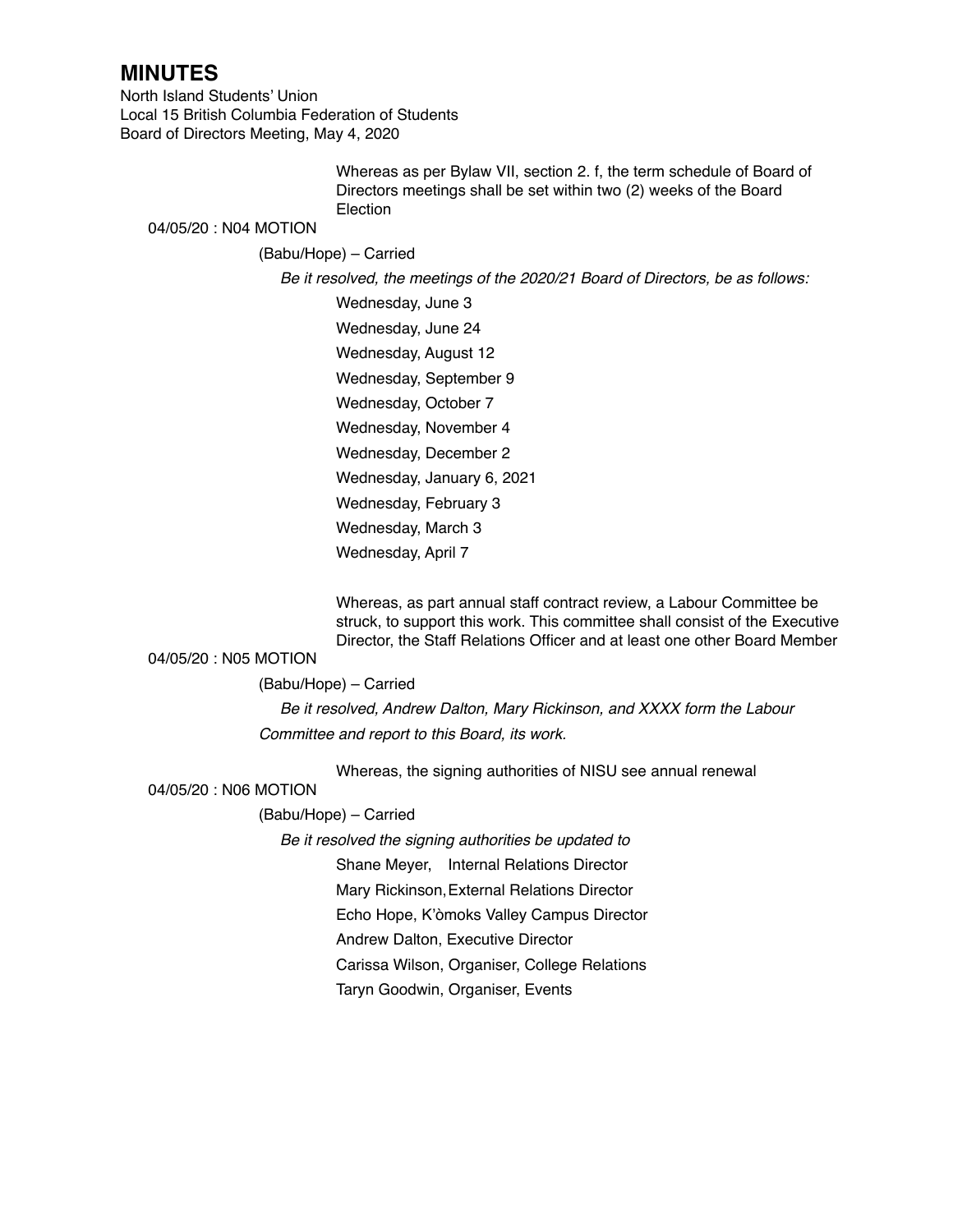North Island Students' Union Local 15 British Columbia Federation of Students Board of Directors Meeting, May 4, 2020

> Whereas, the British Columbia Federation of Students has appointed Fairware for the 2020/2021 Bulk Purchase program.

### 04/05/20 : N06 MOTION

#### (Babu/Hope) – Carried

 *Be it resolved, \$5000 before tax and fees, be made available for the bulk purchase of Federation swag, such as water bottles, pens and more.* 

Whereas, as part of fair compensation of Union staff, the three (3) Organisers are covered by an extended health and dental plan.

Further, the Federation Health Consortium first presented about Employee Assistance Plans (EAP) 2 years ago, showing the benefits to student members. EAPs are most typically a toll-free number available that serves as portal to professional supports, such as psychological, addiction, family and job & vocational counselling, personal finance guidance and health care navigation support. EAPs are a common addition to health and dental plans across the country. This work moved from the Consortium, to working with the provincial government to provide such a plan to all post secondary students in the province, not just those afforded coverage on existing extended health and dental plans, seeing these services available to part time students, as well. This plan was unveiled last week and is being promoted by the Union to our members. Further, recently the Consortium investigated the costs to add an EAP to the staff health and dental plan, and report this addition costing \$3.31 per month, per member.

#### 04/05/20 : N07 MOTION

(Rickinson/Hope) – Carried *Be it resolved, the staff extended health and dental plan be expanded to include the EAP, as investigated by the Federation Consortium.*

#### **• REPORTS**

- Report from College Committees

**Report from the Education Council: none**

**Report of the Board of Governors: Wilson** - challenges accessing meetings. **Report from Planning and Standards Committee:** Wilson - good work. **Report from Federation Representative:** Wilson - Meetings happen over zoom. Good work. Rickinson - BCFS will facilitate training as best as possible during this time. More work toward online learning.

**Campaigns Repor**t: Wilson - keep Knock out Interest Campaign going, pushing here2talk, health care to go app. Focusing more on services.

#### **- Reports from Staff**

- i. Executive Director
- ii. Organiser, College Relations
- iii. Organiser, Campus Relations

#### **• OTHER BUSINESS**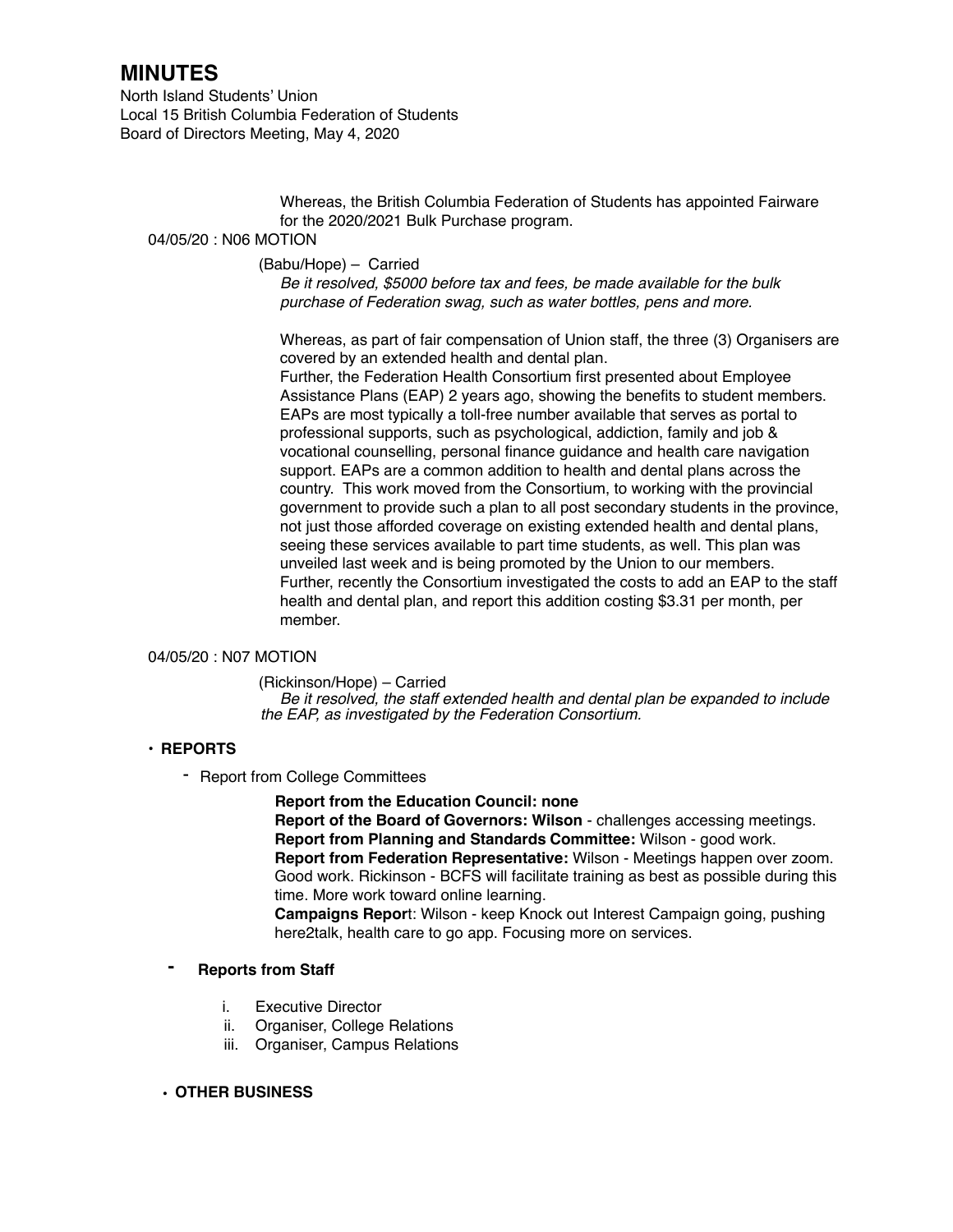North Island Students' Union Local 15 British Columbia Federation of Students Board of Directors Meeting, May 4, 2020

**• ADJOURNMENT: 15:42**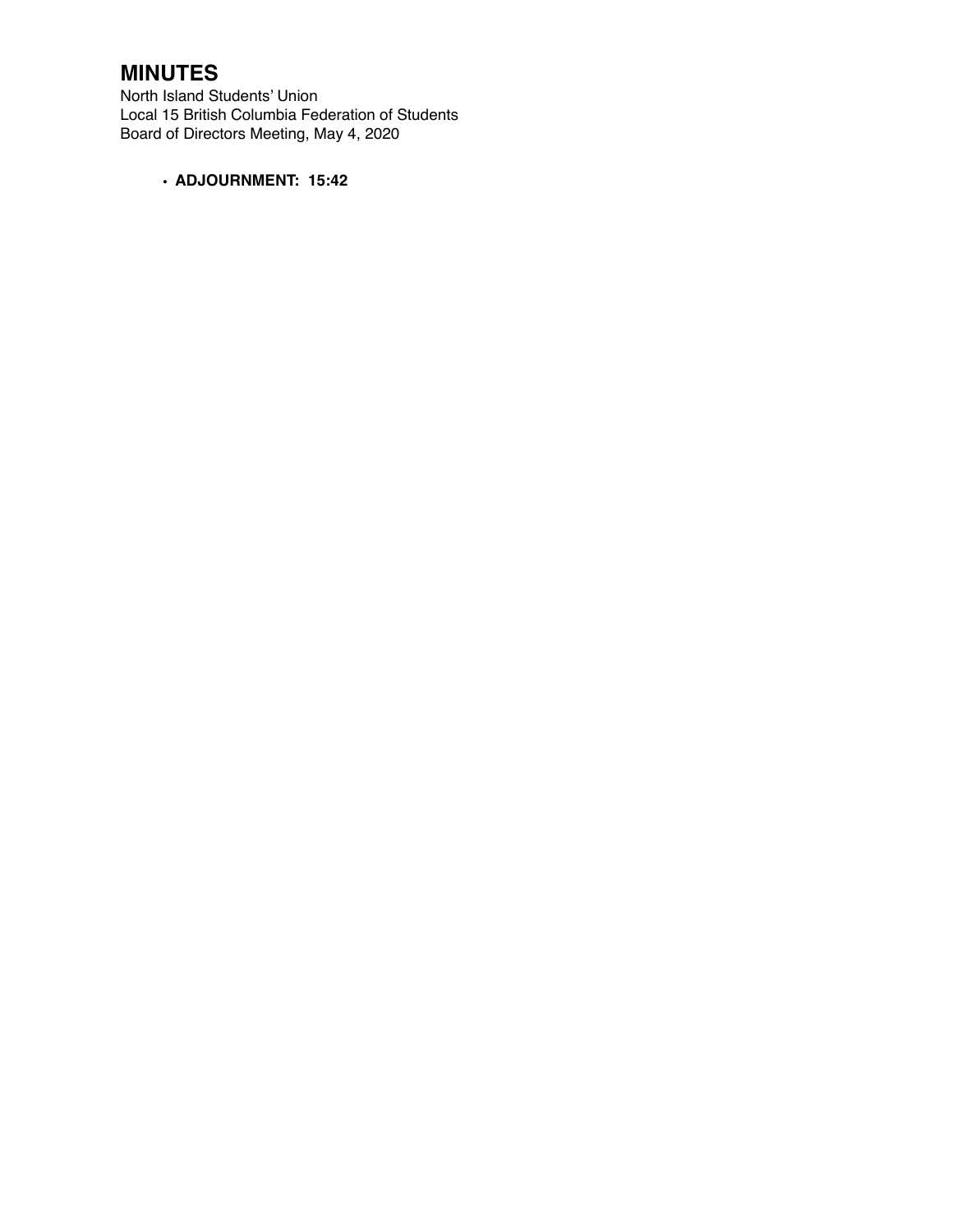North Island Students' Union Local 15 British Columbia Federation of Students Board of Directors Meeting, **June 10, 2020**

Attendance: Rickinson, Meyer, Hope, Stephen, Babu, Dalton

# **CALL TO ORDER - 3:15**

## **Acknowledgment of Traditional Territory**

*North Island Students' Union is honoured to acknowledge territories of 35 First Nations; Nuu-chah-nulth, Kwakwaka'wakw and Coast Salish nations, on whose unceded lands we learn, live and play.*

## *1.* **ADOPTION OF AGENDA**

The Board will adopt the agenda.

20/06/10: N01 MOTION

 (Babu/Hope ) - Carried *Be it resolved, that the agenda be adopted, as presented.* 

## *2.* **IN- CAMERA SESSION\***

**\***As per motion N05 of the May 2020 meeting of this Board, the Labour Committee shall make their report.

## *3.* **MOTIONS ARISING FROM IN-CAMERA SESSION**

20/06/10: N02 MOTION

 (Rickinson/ Hope) - Carried *Be it resolved, that the Labour Committee be empowered to review and update the job descriptions for three (3) Organiser positions.* 

20/06/10: N03 MOTION

 (Babu/ Hope) - Carried

 *Be it resolved, that the Labour Committee be empowered to engage in a hiring process for two (2) Organiser positions to be completed no later than August 15, 2020.* 

20/06/10: N04 MOTION

 (Hope/Babu) - Carried

 *Be it resolved, that the Labour Committee be empowered to investigate ProfessionalDevelopment opportunities for new and returning staff.*

## *4.* **ADJOURNMENT: 3:52**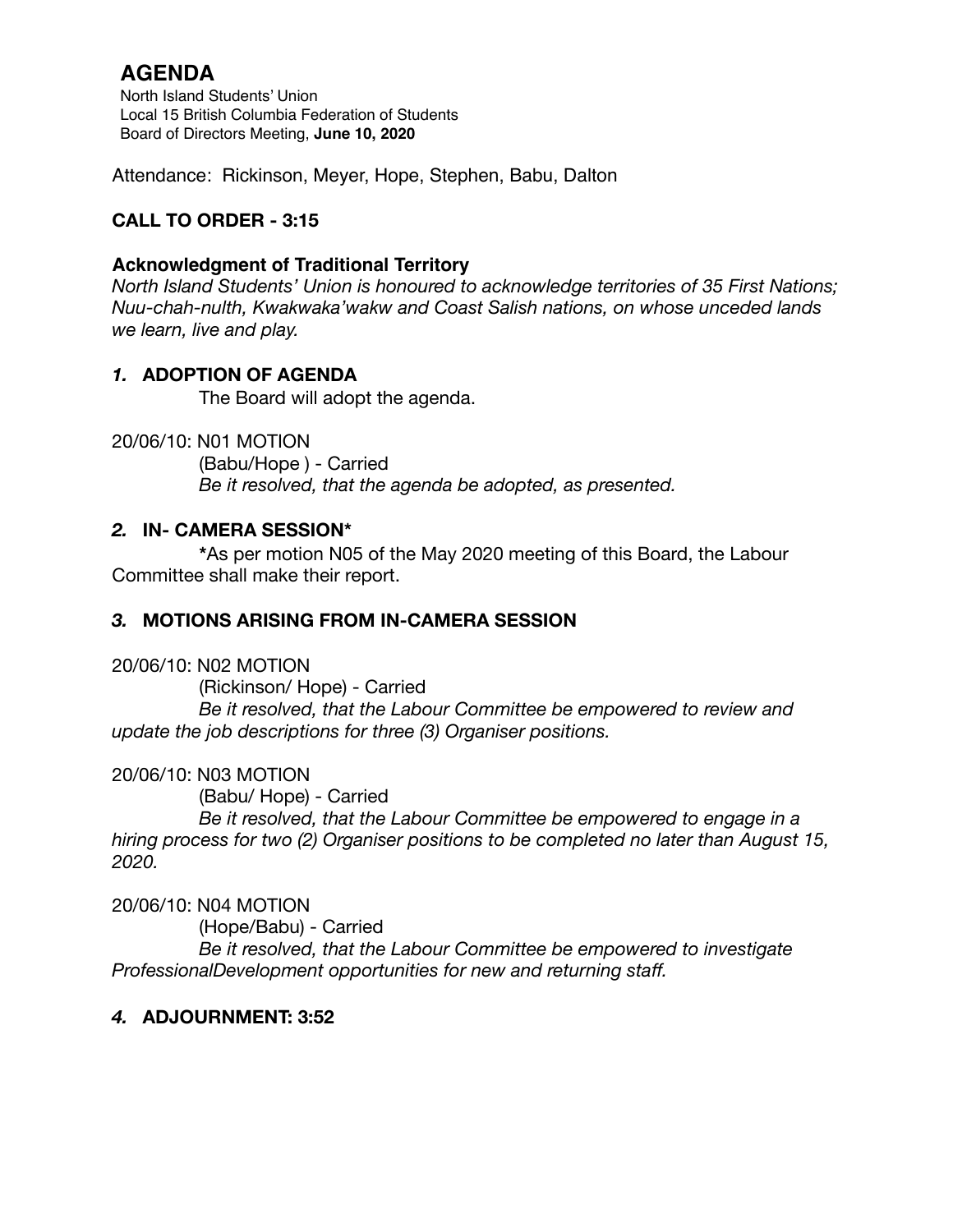North Island Students' Union Local 15 British Columbia Federation of Students Board of Directors Meeting, July 9, 2020

Attendance: Babu, Hope, Meyer, Stephen, Rickinson

Acknowledgment of Traditional Territory

*North Island Students' Union is honoured to acknowledge the traditional territories of the combined 35 First Nations of the Nuu-chah-nulth, Kwakwaka'wakw and Coast Salish traditions, on whose traditional and unceded territories we learn, live and play.*

## **CALL TO ORDER – 4:09**

## **• ADOPTION OF AGENDA**

The Board will adopt the agenda.

## **07/09/20 : N01 MOTION**

 $()$  – Carried, *Be it resolved, that the agenda be adopted, as presented.*

## **• NEW BUSINESS Health and Dental Renewal**

Whereas the Students' Union is a member of the BCFS Student Health Consortium and procures student health and dental insurance and other connected services as a group with other Consortium members;

Whereas the service providers have offered revised pricing for the 2020/21 year and that this pricing and service offering has been evaluated and negotiated by the BCFS and Students' Union brokers, with supporting advice from the BCFS; therefore:

## **07/09/20 : N02 MOTION**

## (Rickinson/Babu) - Carried

*Be it resolved that the 2020/21 health and dental renewal be accepted as presented by the BCFS Student Health Consortium and Prosum Health Benefits Inc. with all the rates and services described therein.*

## **Broker Renewal**

Whereas Prosum Health Benefits Inc. is the broker for the BCFS Student Health Consortium of which the Students' Union is a member;

Whereas Prosum Health Benefits Inc. is also the agent of record for the Students' Union, serving as its broker for the past number of years;

Whereas the original appointment was for a term of two years and was to continue beyond that unless cancelled and whereas that two year initial term concludes in August 2020; and

Whereas the continued appointment of Prosum Health Benefits Inc. is contingent on their being the brokers for the BCFS; therefore:

## **07/09/20 : N03 MOTION**

(Rickinson/Hope) - Carried

*Be it resolved that Prosum Health Benefits Inc. be appointed as the broker for the health and dental plan, and other related services for a period of three years commencing September 1, 2020.*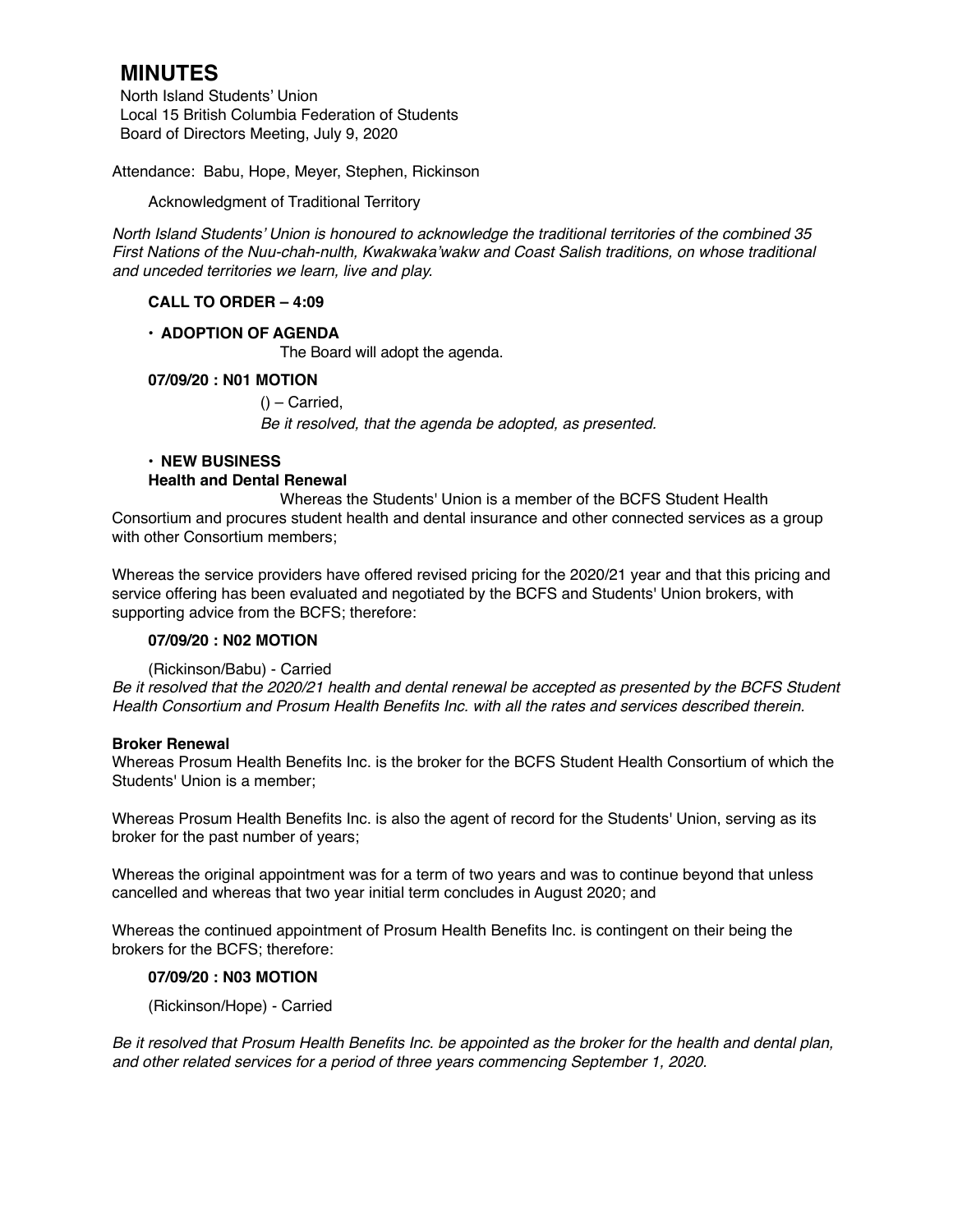North Island Students' Union Local 15 British Columbia Federation of Students Board of Directors Meeting, July 9, 2020

#### **TPA Participant Agreement**

Whereas BCFS was directed by the member students' unions of its Student Health Consortium to procure, on behalf of the members, a data administration service;

Whereas in response to that direction, BCFS retained the services of J&D Benefits and established a service agreement on behalf of all Student Health Consortium member students' unions;

Whereas, as a member students' union of the Student Health Consortium, Students' Union representatives were part of the decision-making on the recruitment and retention of J&D Benefits; and

Whereas a motion has already been passed appointing J&D Benefits as a service provider for a period of three years; therefore:

### **07/09/20 : N04 MOTION**

*(Babu/Hope) - Carried* 

*Be it resolved that a Participant Agreement be signed with BCFS confirming the retention of the firm J&D Benefits for data administration and connected services for the period of September 1, 2020 to August 31, 2023, and agreeing to adhere to the terms of the service contract between J&D Benefits and BCFS.*

#### **• OTHER BUSINESS**

#### **• ADJOURNMENT:**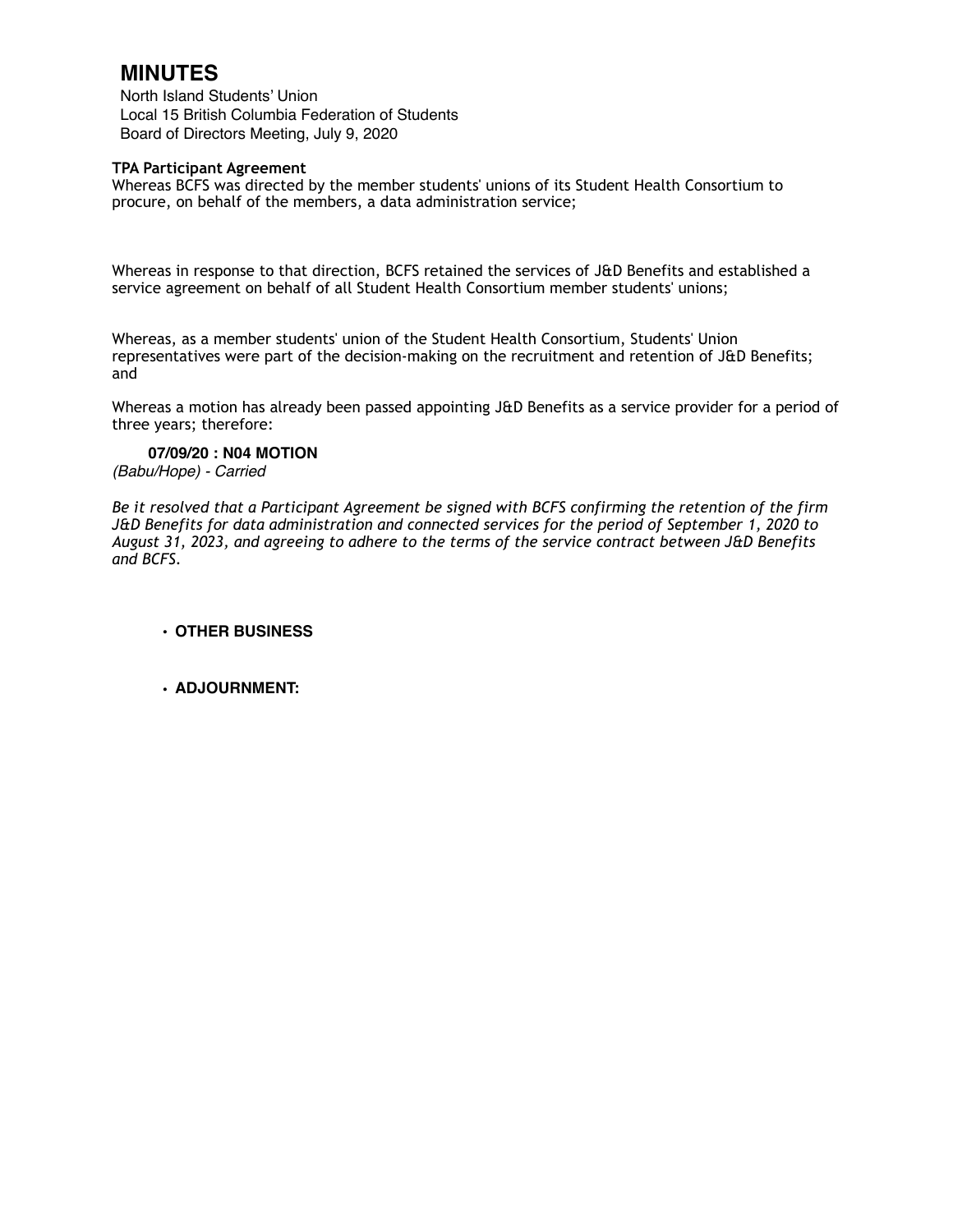North Island Students' Union Local 15 British Columbia Federation of Students Board of Directors Meeting, July 22, 2020

Attendance: Rickinson, Hope, Stephen, Meyer, Dalton, Wilson

Acknowledgment of Traditional Territory

*North Island Students' Union is honoured to acknowledge the traditional territories of the combined 35 First Nations of the Nuu-chah-nulth, Kwakwaka'wakw and Coast Salish traditions, on whose traditional and unceded territories we learn, live and play.*

## **CALL TO ORDER – 4:13**

## **• ADOPTION OF AGENDA**

The Board will adopt the agenda.

## **07/09/20 : N01 MOTION**

(Hope/Rickinson) – Carried *Be it resolved, that the agenda be adopted, as presented.*

#### **• NEW BUSINESS**

#### Report from the Labour Committee

Moving forward with posting two positions, Organiser, Campus & Community Relations, to be hosted on the K'ómoks Valley campus, and Campus Coordinator for the Port Alberni campus. Organiser Wilson's job description has seen revisions and will spend several days a week on the Campbell River campus and includes the other two positions reporting to her.

Report from Federation Representative

Report from the BCFS July AGM, remote delivery

## **• OTHER BUSINESS**

**• ADJOURNMENT: 5:04**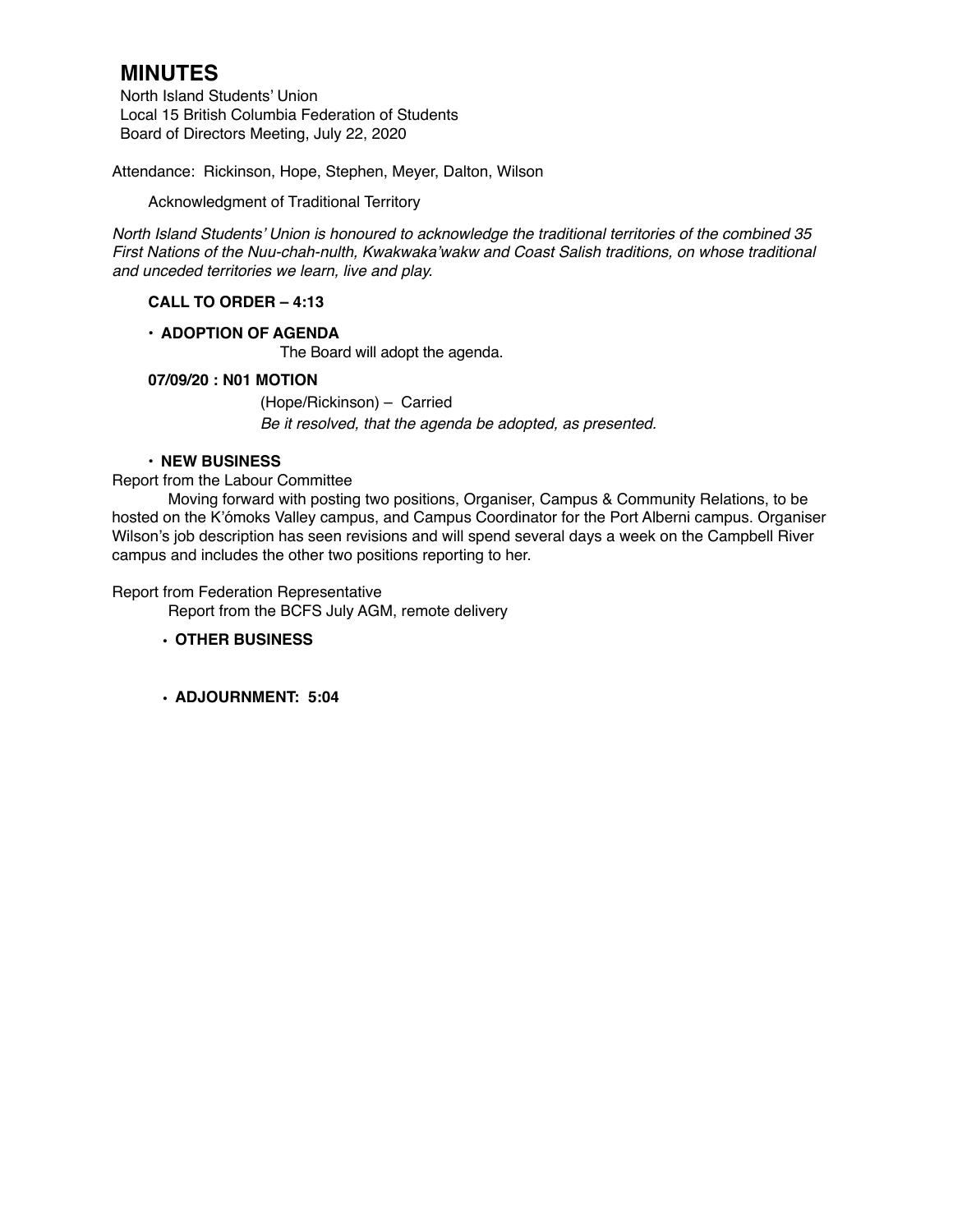North Island Students' Union Local 15 British Columbia Federation of Students Board of Directors Meeting, August 19, 2020

Attendance: Hope, Rickinson, Babu, Stephen, Meyer, Dalton, Wilson C.

Acknowledgment of Traditional Territory

*North Island Students' Union is honoured to acknowledge the traditional territories of the combined 35 First Nations of the Nuu-chah-nulth, Kwakwaka'wakw and Coast Salish traditions, on whose traditional and unceded territories we learn, live and play.*

## **CALL TO ORDER – 4:03**

## **• ADOPTION OF AGENDA**

The Board will adopt the agenda.

#### **08/19/20 : N01 MOTION**

(Hope/Babu) – *Be it resolved, that the agenda be adopted, as presented.*

## **• NEW BUSINESS**

#### **Technology of the Union**

Whereas the Students' Union has been using the workplace communication tool, Slack for well over 5 years, as no-cost user. No-cost user accounts have 5 GB of storage for the entire workplace. With the ongoing service of Executive Director Dalton as remote, with ongoing work of the Union done most often remote, with the staff structure of the Union that will see 3 staff available to members several days per week, 5 GB of storage sees historical messages locked behind a pay wall.

Whereas, seeing the work of the Union will remain in a digital realm, having access to historical files will provide important context to work moving forward.

Whereas, currently 6 users are active, while recognizing this will grow as staff and engagement grows. This could see a maximum of 30 users.

Whereas, annual subscription sees \$6.67USD per user per month, while monthly accounts see \$8USD per user per month.

## **08/19/20 : N02 MOTION**

(Rickinson/Babu) - Carried

*Be it resolved that the Union move to a paid user account with Slack, the workplace communication tool, with an annual subscription.* 

## **Labour Committee Report \*in camera\* 4:16 \*out of camera\* 4:31**

Whereas the Labour Committee hosted 6 interviews, over 2 business days. In the course of this work, the Labour Committee makes the following recommendations

#### **08/19/20 : N03 MOTION**

(Babu/Hope) - Carried

*Be it resolved that Emma Warren be hired as Organiser, Campus & Community Relations, 44 week contract, to June 30, 2021*

*Ariella Waddell be hired as Organiser, Digital Communications on a 44 week contract, to June 30, 2021*

*Rebecca Lennox be hired as Campus Coordinator, 44 week contract, to June 30, 2021*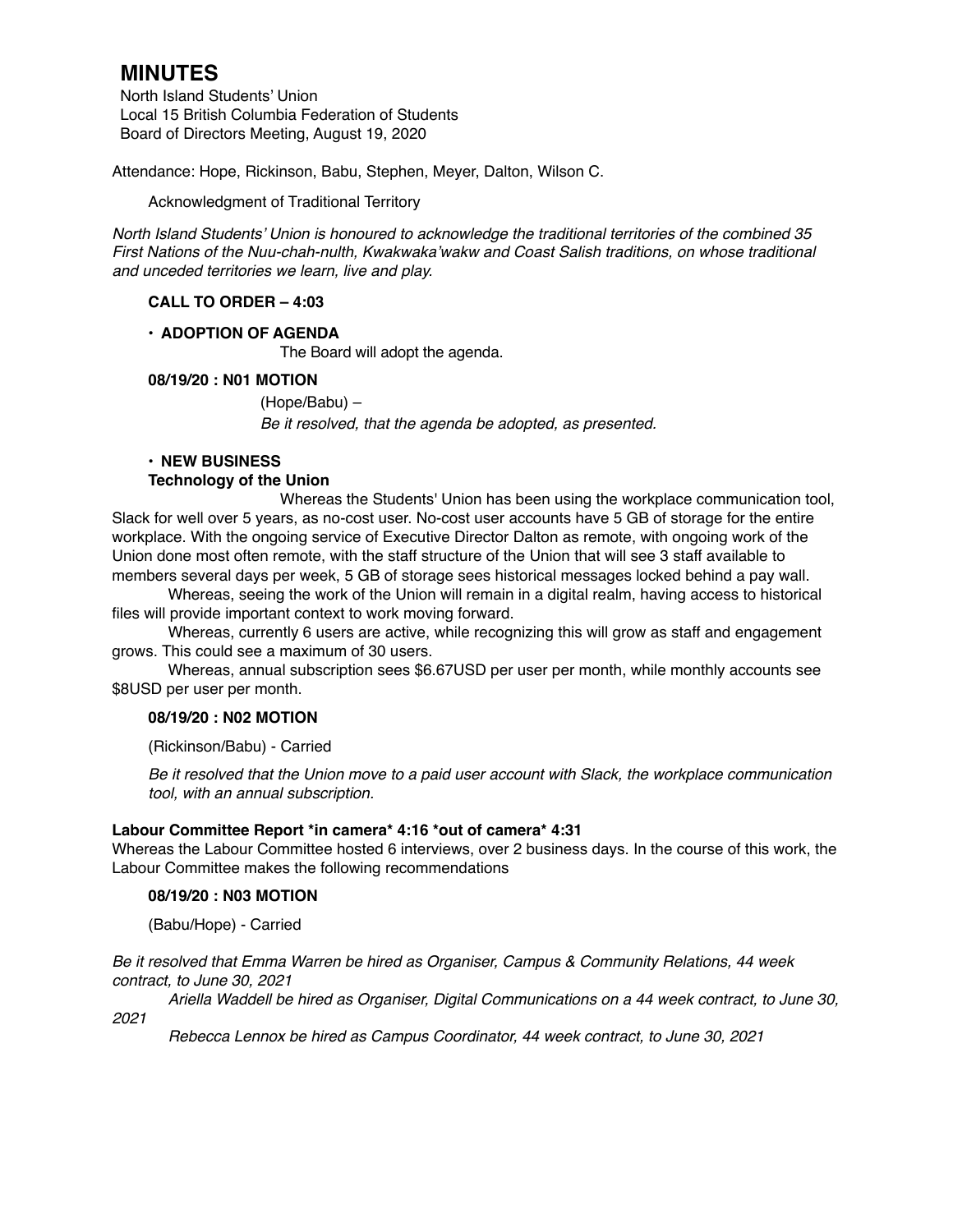North Island Students' Union Local 15 British Columbia Federation of Students Board of Directors Meeting, August 19, 2020

## **Fall Office restart**

Whereas as part of the start up costs of new employees, like name badges & business cards, Whereas the set up of all three offices to be able to run independently and open concurrently, Whereas in our current COVID safety plan work including increased cleaning, some office supplies will need to be stocked, therefore

### **08/19/20 : N04 MOTION**

*(Rickonson/Hope) - Carried* 

*Be it resolved that \$2000 be made available for regular office supplies, including increased cleaning supplies and supports including providing masks for staff and Board.* 

#### **• OTHER BUSINESS**

**NISU Training and Connections, September 2 & 3?**

**Mary Doodle Poll**

**Board on campus days in August?**

**• ADJOURNMENT: 4:42**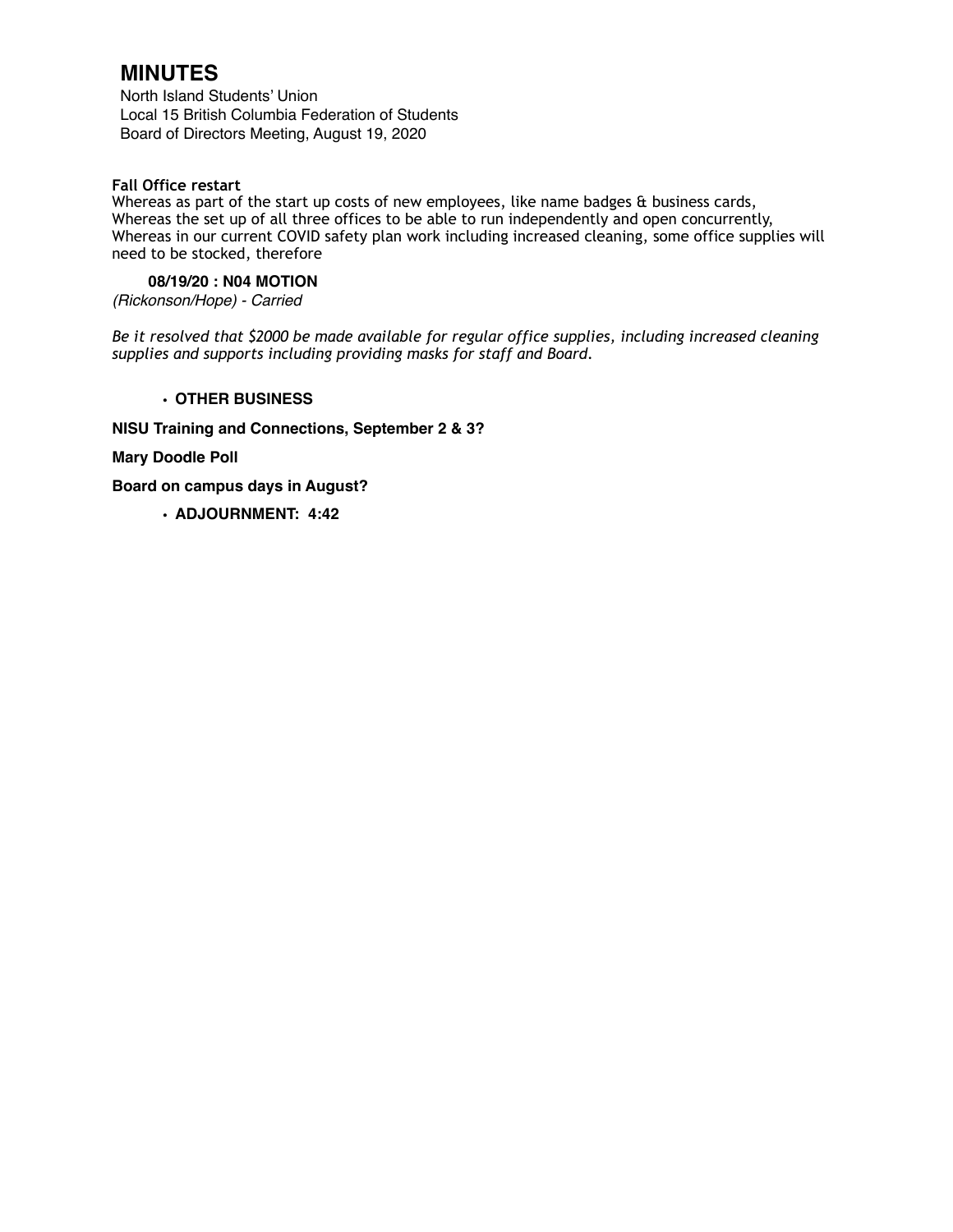North Island Students' Union Local 15 British Columbia Federation of Students Board of Directors Meeting, September 14, 2020

Attendance: Meyer, Babu, Stephen, Hope, Waddell, Wilson C

Acknowledgment of Traditional Territory

*North Island Students' Union is honoured to acknowledge the traditional territories of the combined 35 First Nations of the Nuu-chah-nulth, Kwakwaka'wakw and Coast Salish traditions, on whose traditional and unceded territories we learn, live and play.*

## **CALL TO ORDER – 5:38**

## **• ADOPTION OF AGENDA**

The Board will adopt the agenda.

014/09/20 : N01 MOTION

(Babu/Hope) – Carried *Be it resolved, that the agenda be adopted, as presented.*

### **• ADOPTION OF MINUTES FROM PREVIOUS MEETINGS**

The Board will adopt minutes from previous meetings.

014/09/20 : N02 MOTION

(Babu/Hope) – Carried *Be it resolved, that minutes from the August 19 Meeting, be accepted as presented.*

#### **• NEW BUSINESS**

Whereas as the signing officers of the Union need to see regular housekeeping, the signing officers must be available to sign on behalf of the Union in staffing and executive functions. Current signers are:

> Abhay Bakshi Bill Sugden Carissa Wilson Andrew Dalton

014/09/20 : N03 MOTION (Babu/Hope) – Carried *Be it resolved, the following be ratified as signing authorities*  Mary Rickinson Shane Meyer Carissa Wilson Andrew Dalton

Whereas, as part of the annual elections cycle of the Union, and as per Bylaw VIII 1. B. *By-election for Campus Representatives may be held between September 1 and October 15 of each year and shall be subject to the following schedule:*

*i. Not less than five weekdays of nominations;*

*ii. Not less than one calendar week of campaigning;*

iii. Not less than fourteen hours (14 hours) of voting held over not less than two days, neither of *which may be a Friday*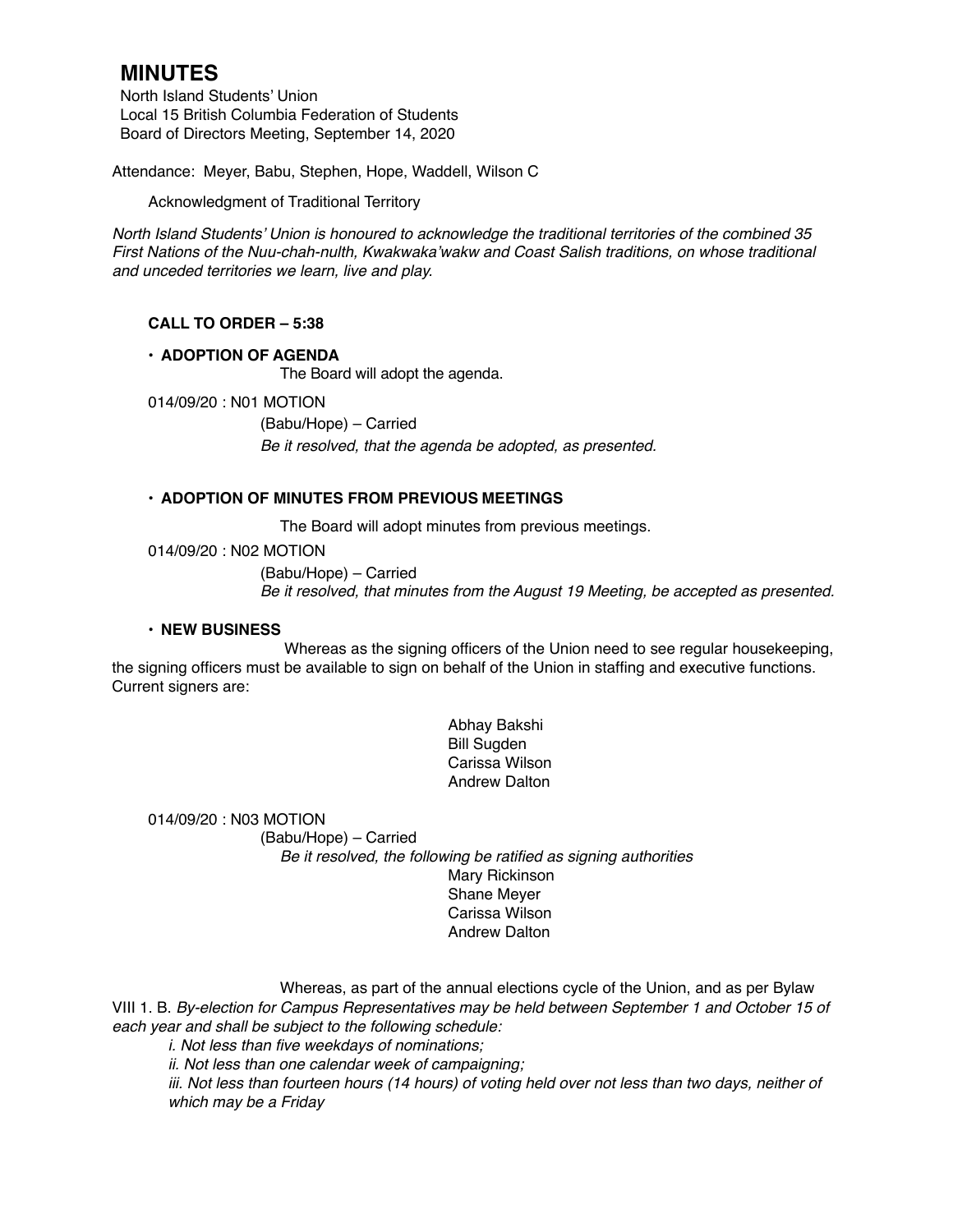North Island Students' Union Local 15 British Columbia Federation of Students Board of Directors Meeting, September 14, 2020

#### 14/09/20 : N04 MOTION

(Hope/Babu) – Carried

*Be it resolved, notice of by-election be provided by email and electronic notice September 21, 2020, seeing nomination period open September 28 9 am - October 2, 4 pm. Campaigning shall be October 4 - 10 and in the need voting is required, October 13 - 15.* 

Whereas, while delivery of notice of by-election can be provided to members via current licence with Constant Contact, in the event more Campus Representatives are nominated than vacancies to fill, the services of Election Buddy will be required to host the election function, October 13 - 15.

## 014/09/20 : N05 MOTION

(Stephen/Hope) – Carried

*Be it resolved, staff be empowered to engage Election Buddy for services, providing report to the Board, via Slack October 4th, of how many nominations have been received. Estimate for services will be difficult without first knowing how many nominations are received, for reference, the AGM election services cost the Union \$840USD* 

#### **• REPORTS**

- Report from College Committees

Report from the Education Council - Meetings not yet posted online

Report of the Board of Governors - Upcoming meeting September 24, 1 pm

 Report from Planning and Standards Committee - Meeting schedule not yet published

Report from Federation Representative - Director Rickinson Campaigns Report - Organiser Wilson

#### **- Reports from Staff**

i. Organiser, College Relations - elections, nomination forms. Budget 2020/21, Clubs

## **• OTHER BUSINESS**

#### **• ADJOURNMENT: 4:56**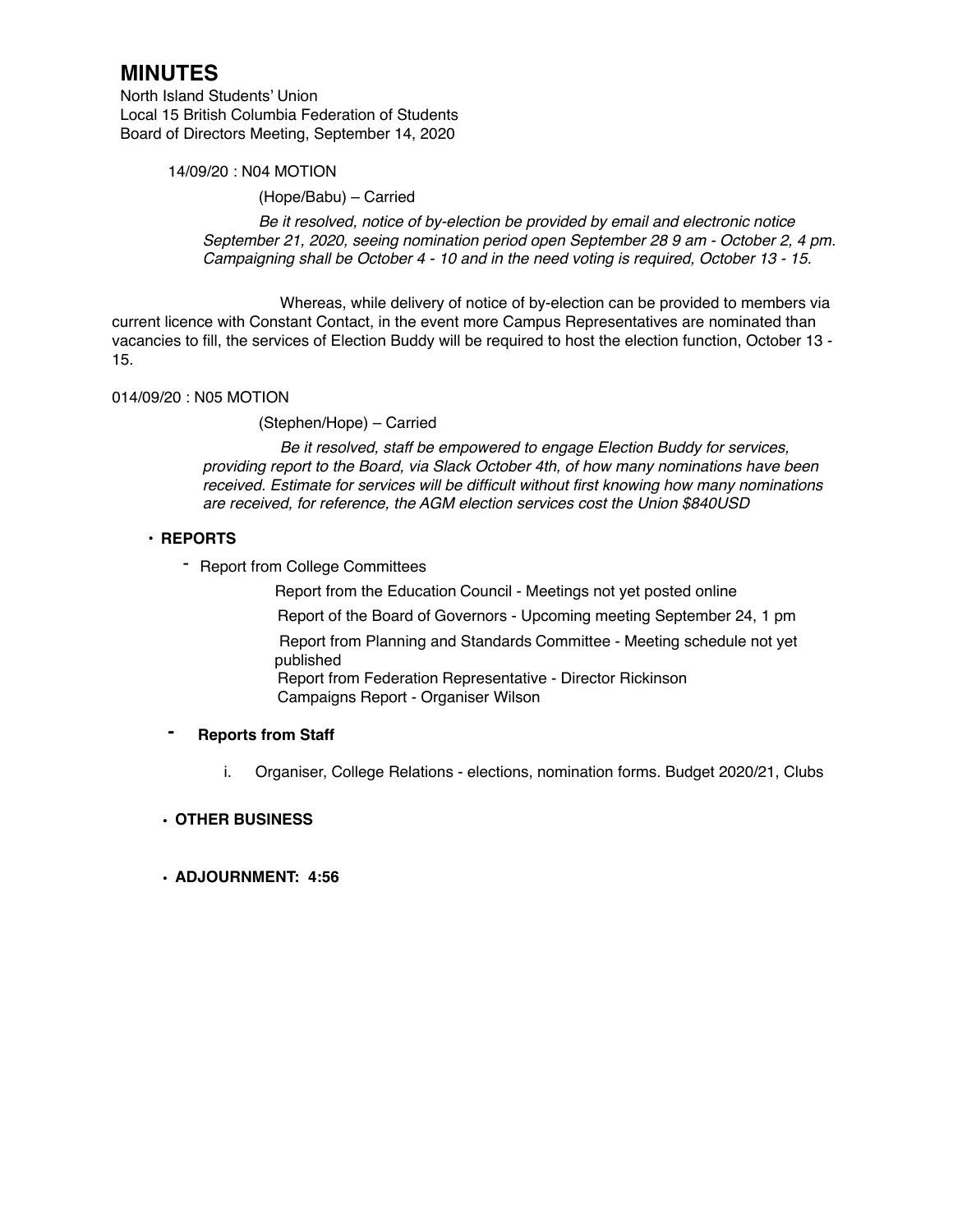North Island Students' Union Local 15 British Columbia Federation of Students Board of Directors Meeting, October 7, 2020

Attendance: Rickinson, Hope, Meyer, Stephen, Lennox, Warren, Dalton, Wilson C, Babu

## **Acknowledgment of Traditional Territory**

### **CALL TO ORDER – 4:32**

#### **1. ADOPTION OF AGENDA**

#### **20/10/07 : N01 MOTION**

(Hope/Rickinson) – Carried *Be it resolved that the agenda be adopted as presented.*

#### **2. ADOPTION OF MINUTES FROM THE PREVIOUS MEETING**

#### **20/10/07 : N02 MOTION**

(Rickinson/Stephen) – *Be it resolved that the minutes from the September 14, 2020 meeting, be accepted as presented.*

### **3. SEMI-ANNUAL GENERAL MEETING**

#### **20/10/07 : N03 MOTION**

(Hope/Stephen) – Carried *Be it resolved that the Semi-Annual General Meeting of the North Island Students' Union be set for November 6, 2020 at 3pm through Zoom*.

### **4. FINANCES**

## **20/10/07 : N04 MOTION**

(Hope/Stephen) – Carried *Be it resolved that the 2020/2021 North Island Students' Union budget be approved.* 

## **5. FOOD BANK**

Whereas the local community Food Banks have seen a massive increase in demand since the beginning of the pandemic; and

Whereas students within the communities are not only accessing the NISU Food Bank, but also accessing the local community Food Banks; and

Whereas NISU recognizes the financial hardships that students are facing; and

Whereas the Port Alberni Food Bank has reported a large number of students accessing the service; therefore,

#### **20/10/07 : N05 MOTION**

(Hope/Stephen) – Carried

*Be it resolved that the Students' Union prioritize high protein and basic carb food for the Food Bank to be dispersed to members facing financial hardships, by spending \$50 per month, per community and*

*Be it further resolved that NISU create a monthly donation of \$50 to each community Food Bank, for the remainder of the 2020/21 academic term. This sees \$1400 total donation to K'ómoks Valley, Campbell River, Port Alberni and Mixalakwila community Food Banks* 

## **ZOOM ACCOUNTS**

Whereas Zoom accounts do not allow for concurrent meetings being held; and Whereas a significant amount of the work flow for staff and directors continues to be held through digital formats like Zoom; and

Whereas with the increase in staff, there is an increase in need for multiple meetings to be held concurrently as staff work on separate projects; therefore,

## **20/10/07 : N06 MOTION**

(Hope/Stephen) – Carried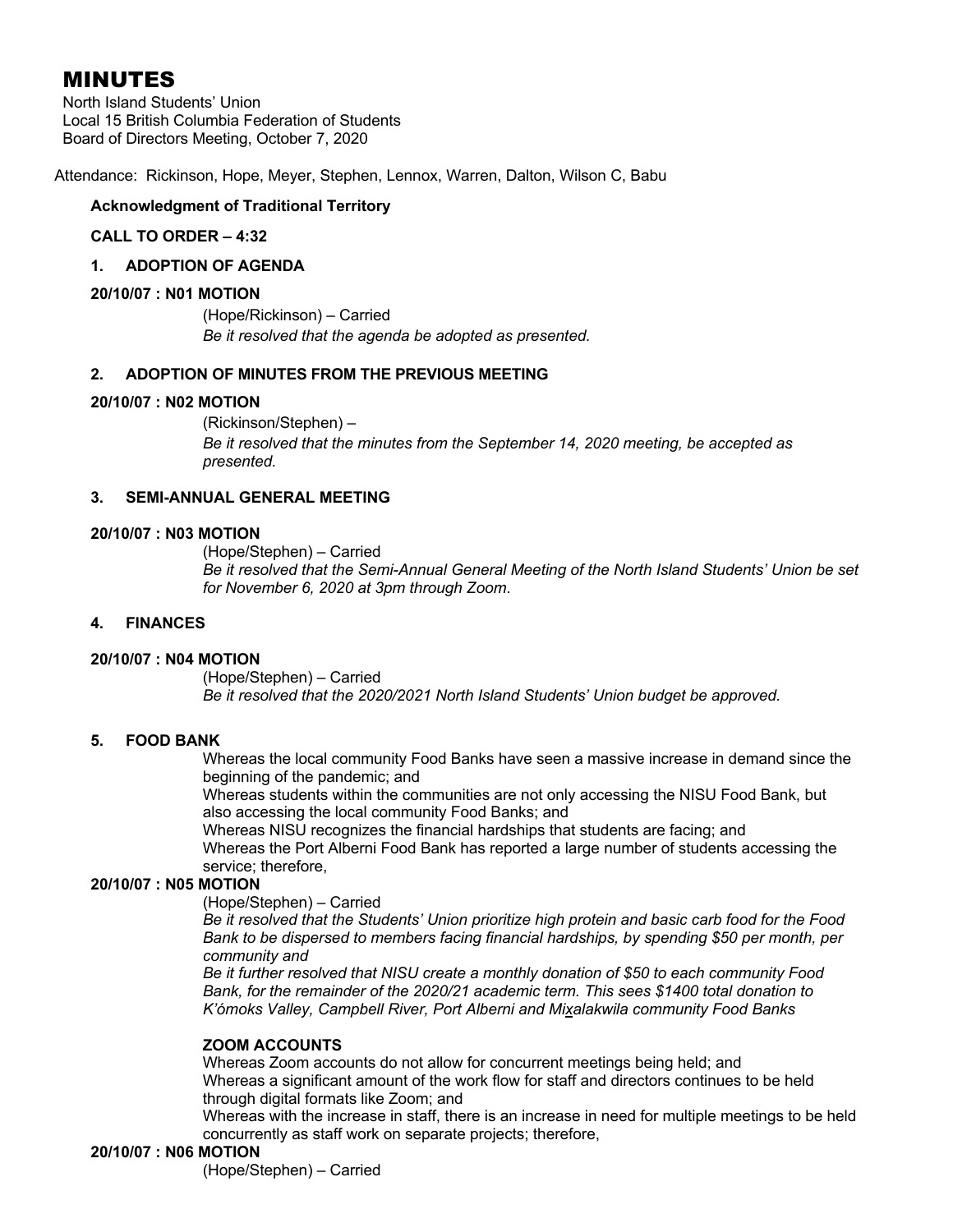North Island Students' Union Local 15 British Columbia Federation of Students Board of Directors Meeting, October 7, 2020

*Be it resolved that a secondary Zoom membership be approved.* 

## **6. LABOUR COMMITTEE**

Dalton will report on the contract MOUs for Dalton and Wilson.

### **20/10/07 : N07 MOTION**

(Babu/Hope) – *Be it resolved that the contract MOUs for Dalton and Wilson be ratified*.

## **7. REPORTS FROM COLLEGE COMMITTEES**

- **Education Council** Election just completed
- **Board of Governors** Election just completed, recent meeting was poorly executed, looking to see more leadership in technology access
- **Planning and Standards Committee** Organiser Wilson will sit for another term, with Director Rickinson
- **Federation Representative** Director Rickinson reported about recent meeting

## **8. REPORTS FROM STAFF**

- **Emma Warren**
- **Rebecca Lennox**
- **Andrew Dalton**
- **Carissa Wilson**
- **9. ADJOURNMENT: 5:26**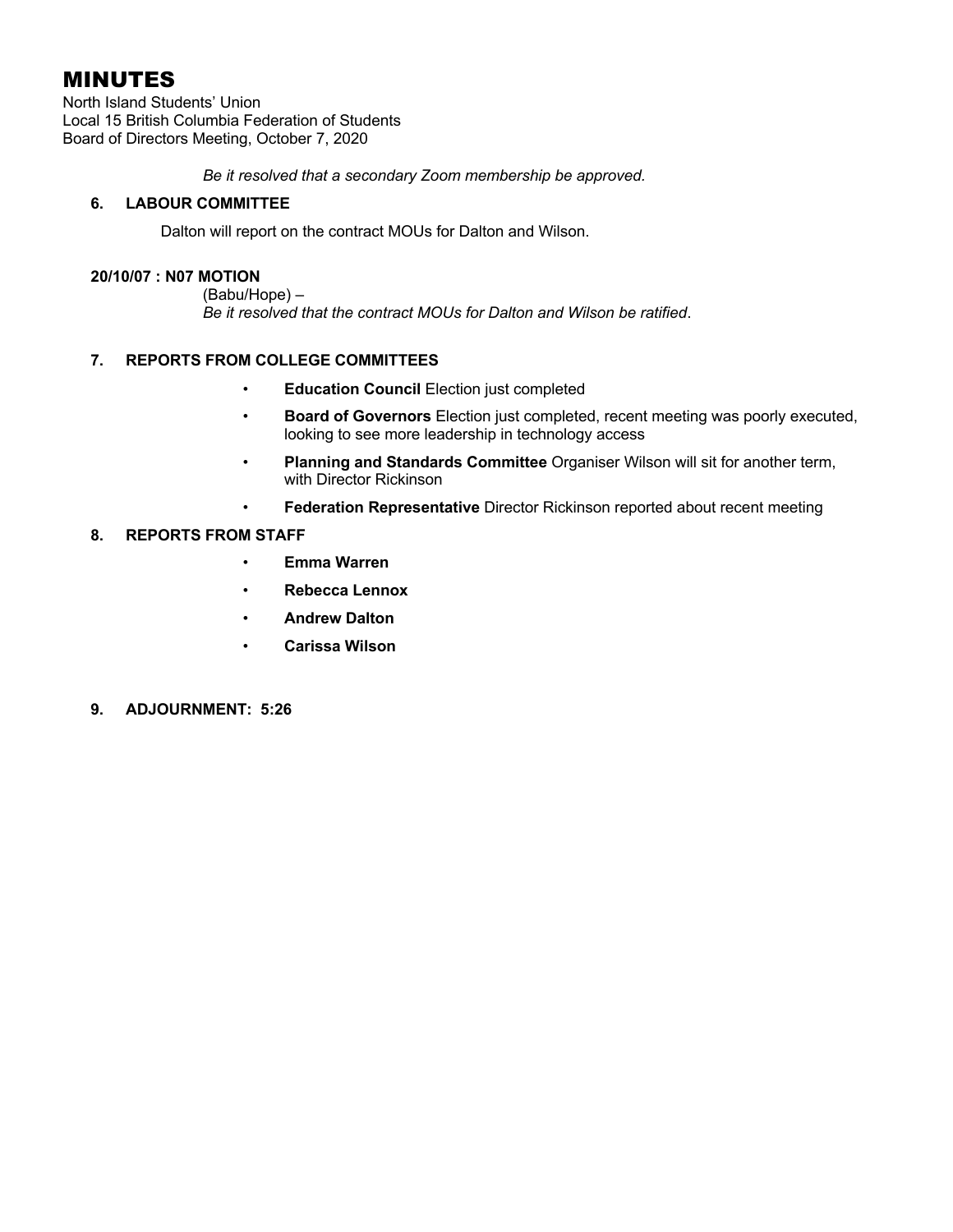North Island Students' Union Local 15 British Columbia Federation of Students Board of Directors Meeting, October 28, 2020

Attendance: Hope, Babu, Stephen, Meyer, Rickinson, Wilson C, Dalton, Warren, Waddell, Lennox, Allas(Guest)

## **Acknowledgment of Traditional Territory**

## **CALL TO ORDER – 4:35**

## **1. ADOPTION OF AGENDA**

### **20/10/28 : N01 MOTION**

(Hope/Babu) – Carried Be it resolved that the agenda be adopted as presented.

## **2. ADOPTION OF MINUTES FROM PREVIOUS MEETINGS**

The board will adopt minutes from previous meetings.

## **20/10/28: N02 MOTION**

(Babu/Hope) – Carried Be it resolved that minutes from the October 7, 2020 meetings of the Board of Directors be accepted as presented.

#### **3. 2019 AUDITED FINANCIAL STATEMENTS**

Erik Allas, CPA, of Thompkins Wozny LLP will be joining the meeting to present the Audited Financial statements to the Board of Directors.

#### **20/10/28: N03 MOTION**

(Babu/Hope) – Carried

Be it resolved that the 2020 Financial statements be received and recommended for adoption at the Semi-Annual General Meeting.

#### **20/10/28: N04 MOTION**

(Stephen/Hope) – Carried Be it resolved that Thompkins Wozny LLP be recommended to the general meeting as the auditor for the 2021 fiscal year.

## **4. REPORTS**

#### **4.1 Report from College Committees**

- **Education Council**
- **Board of Governors**
- **Planning and Standards Committee**
- **Federation Representative**

#### **4.2 Reports from Staff**

- **Emma Warren**
- **Rebecca Lennox**
- **Ariella Waddell**
- **Andrew Dalton**
- **Carissa Wilson**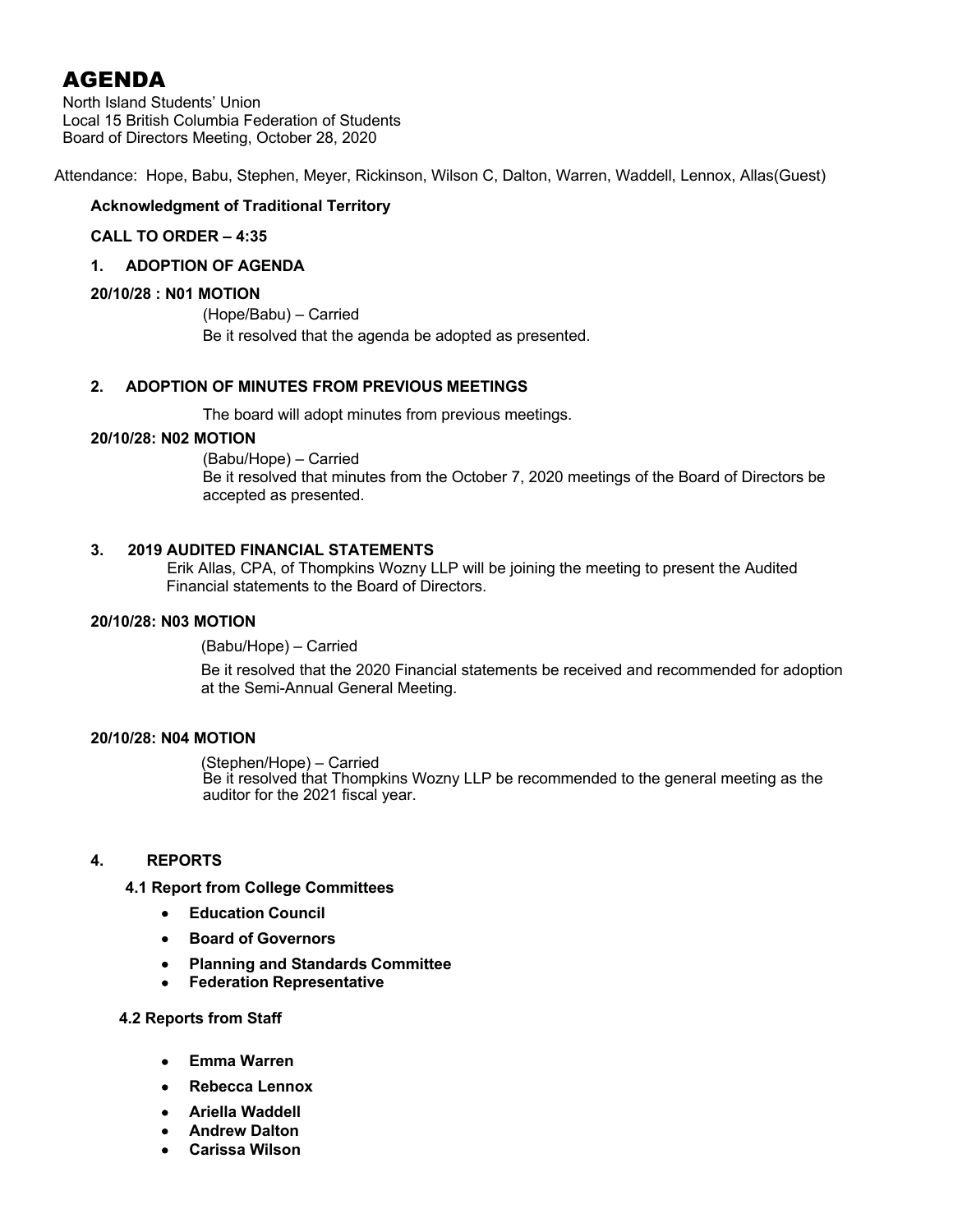North Island Students' Union Local 15 British Columbia Federation of Students Board of Directors Meeting, October 28, 2020

## **5. ADJOURNMENT: 5:40**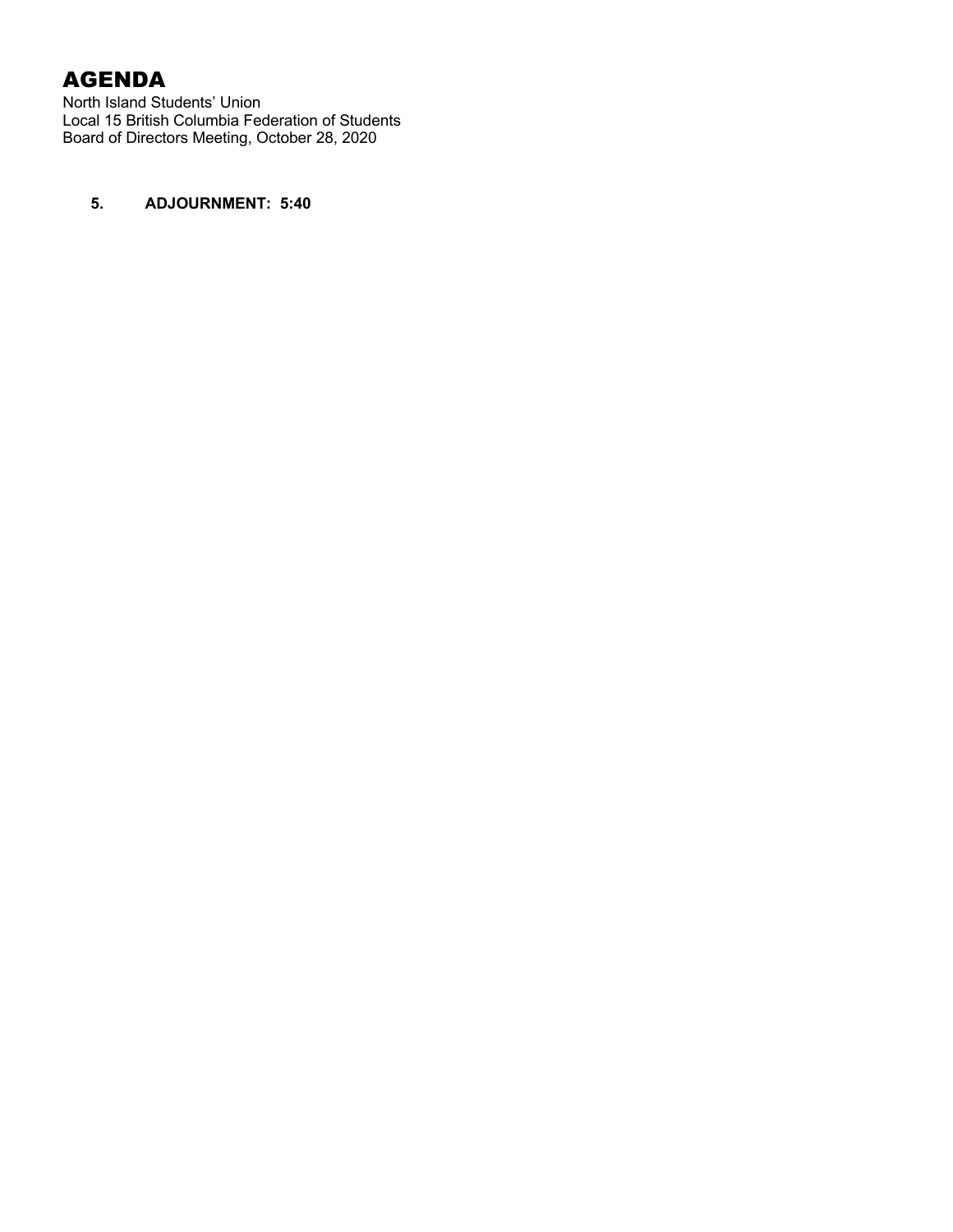North Island Students' Union, Local 15 British Columbia Federation of Students Semi-Annual General Meeting, November 6, 2020, 3:00PM ZOOM Meeting

Attendance: Hope, Babu, Stephen, Meyer, Rickinson, Toribio, Paranich, Singh, Pandey, Prakash, Thomas, Chakraborty, Dunbar, Wilson, Dalton, Warren, Waddell, Lennox, Samuel Laurent

### **ACKNOWLEDGEMENT OF TERRITORY**

#### **CALL TO ORDER – 3:18pm**

#### **1. ADOPTION OF AGENDA**

The agenda, as prepared by the Board of Directors, will be presented for adoption.

20/11/06 SAGM01 MOTION

(Hope/Stephen) - Carried Be it resolved that the agenda be adopted as presented.

#### **2. PRESENTATION OF THE ANNUAL REPORT**

The Board of Directors will present an annual report of activities that took place during the reporting period, which ran from May 1, 2020 to October 31, 2020. Members are invited to ask questions about the operations of the Students' Union during the reporting year.

20/11/06 SAGM02 MOTION

(Hope/Dunbar) - Carried

Be it resolved that Semi-Annual Report of the Board of Directors for the 2020 year be received.

#### **3. MOTIONS SERVED WITH NOTICE**

REVIEW OF THE ORGANIZATIONAL FINANCES The meeting will review and accept the 2019/2020 audited financial statements as prepared by the auditing firm Tompkins Wozney LLP. Members are invited to ask questions about the finance of the Students' Union during the reporting year PLEASE SEE APPENDIX 1 FOR FULL REPORT

20/11/06 SAGM03 MOTION

(Rickinson/Hope) - Carried

Be it resolved that the Report of the Auditor and audited financial statements for the 2019/20 fiscal year be accepted.

#### **4. APPOINTMENT OF AUDITORS FOR THE 2020/21 FISCAL YEAR**

The Board of Directors is recommending that the auditing firm Tompkins Wozney LLP be reappointed for the coming year.

20/11/06 SAGM04 MOTION

(Hope/Stephen) - Carried

Be it resolved that the auditing firm of Tompkins Wozney LLP be appointed for the 2020/21 fiscal year.

### **5. ELECTION OF THE BOARD OF DIRECTORS**

By-election for the vacant Board of Directors seat will occur at this Semi-Annual General Meeting. The term of office for these elections shall begin November 6, 2020 upon the ratification of the elections at this meeting and shall terminate as per Bylaw VII.

#### **5.1 Election of the Port Alberni Director**

**5.2 Ratification of Election Results**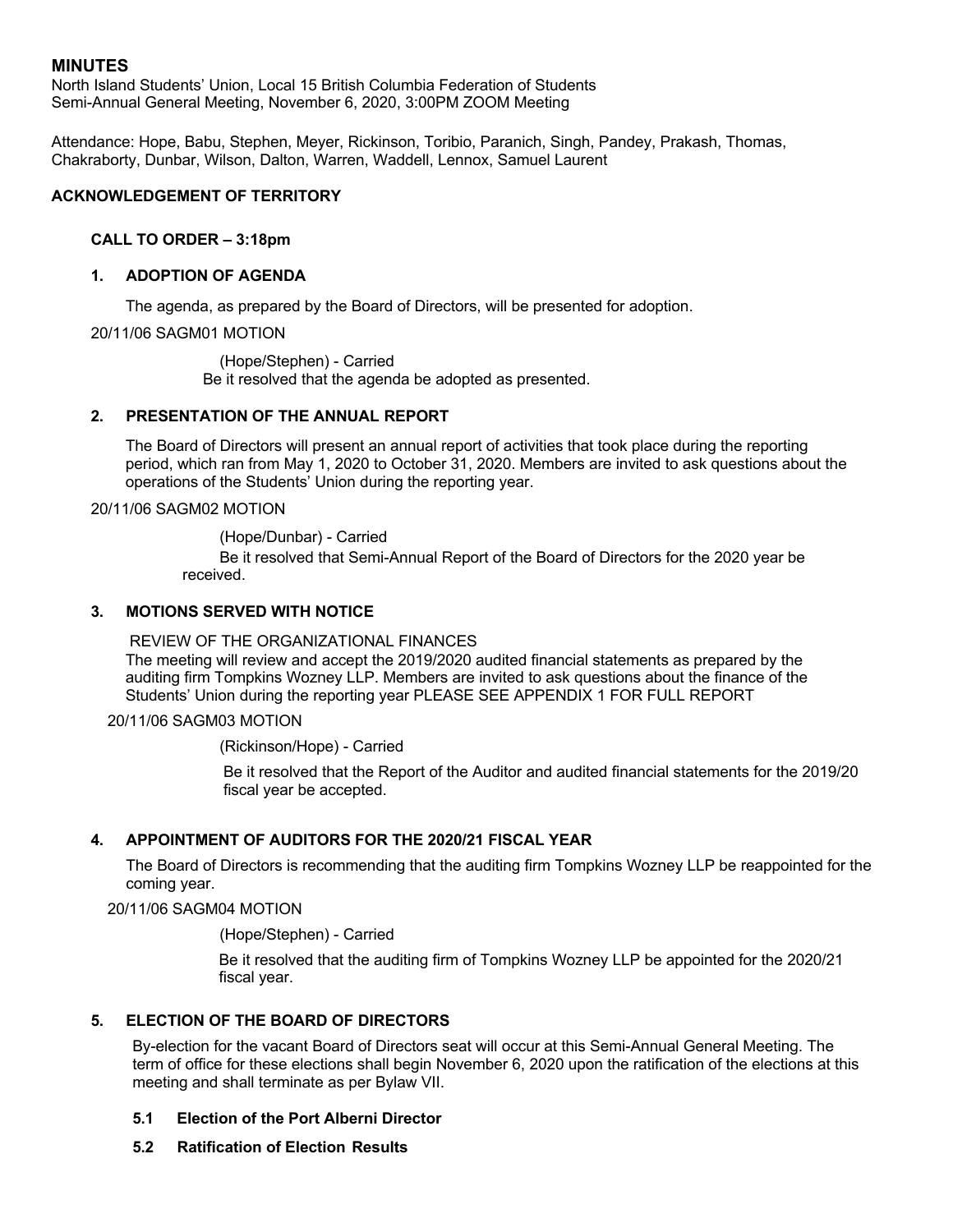North Island Students' Union, Local 15 British Columbia Federation of Students Semi-Annual General Meeting, November 6, 2020, 3:00PM ZOOM Meeting

### 20/11/06 SAGM05 MOTION

(Babu/ Hope) - Carried Be it resolved that the following member be ratified as elected to the Board of Directors, in the position so noted:

Amanjot Singh- Port Alberni Director

## **5.3 Destruction of Ballots**

20/11/06 SAGM06 MOTION

(Hope/Rickinson) - Carried

Be it resolved that the ballots used in the election of Port Alberni Director be destroyed.

#### **6. NEW BUSINESS ARISING**

Members may discuss new business arising at this meeting under this agenda item.

#### **7. ADJOURNMENT – 3:55PM**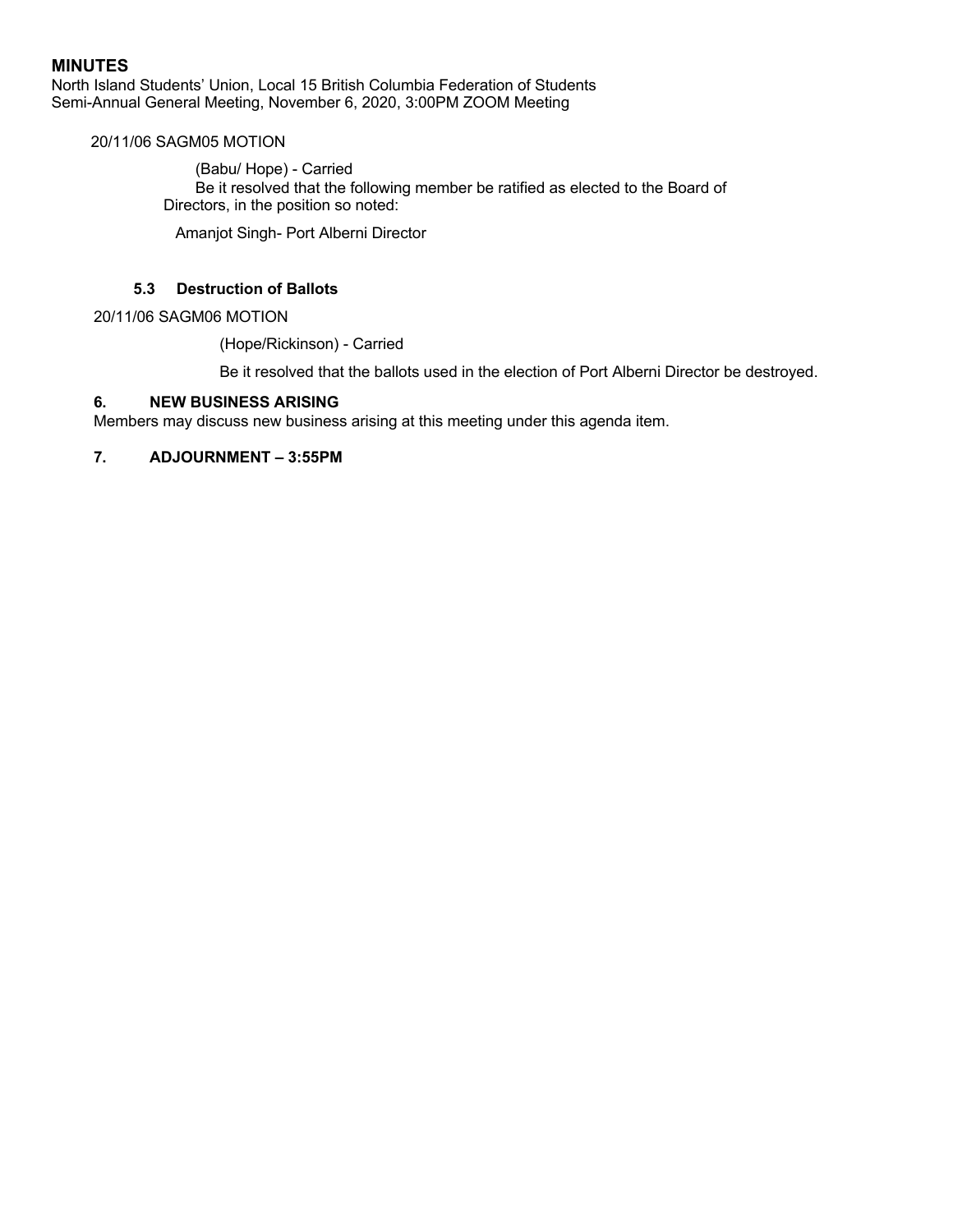North Island Students' Union Local 15 British Columbia Federation of Students Board of Directors Meeting, December 2, 2020

### Attendance:

#### **Acknowledgment of Traditional Territory**

### **CALL TO ORDER – 4:35**

#### **1. ADOPTION OF AGENDA**

#### **20/10/28 : N01 MOTION**

(Hope/Rickinson) – Carried *Be it resolved that the agenda be adopted as presented.*

#### **2. ADOPTION OF MINUTES FROM PREVIOUS MEETINGS**

The board will adopt minutes from previous meetings.

#### **20/10/28: N02 MOTION**

(Rickinson/Hope) – Carried *Be it resolved that minutes from the November 3, 2020 Semi-Annual General meeting of the Union be accepted as presented.*

#### **3. Donations**

North Island Students' Union has a history of making planned donations to the North Island College Foundation, responsible for the administration of awards to North Island College students. Most recently, in 2016, NISU pledged \$5,000 each year for 5 years, in recognition of 25 years of service to NISU members. Foundation Executive Director did speak to the semi-annual general meeting delegation, regarding the increased need for donations, in the face of the COVID-19 pandemic. The Foundation currently turns away over 200 award eligible students each year. 2021 will also mark 30 years of service for NISU. Therefore;

#### **20/10/28: N03 MOTION**

(Hope/Rickinson) – Carried

*Be it resolved that the North Island Students' Union hereby commit a total of \$30 000 to the North Island Foundation. This donation shall be so disbursed;*

| January 2021, | \$10 000 |
|---------------|----------|
| June 2021.    | \$10 000 |
| June 2022,    | \$10 000 |

#### **4. Purchases**

North Island Students' Union has decentralized our offices, especially in the wake of COVID-19. This work will continue, even once learning returns to on campus delivery. Printing of office materials is part of usual work of the office of the Union, while acknowledging the best practices of reduced printing, at all times.

The infrastructure of the institution makes sharing technology a barrier to services. Currently, pandemic pricing of office equipment is fluctuating, and spending for Port Alberni is dependent on appropriate pricing for that service level. This spending proposal will stay open until the end of Board term, April 30, 2021

Therefore;

#### **20/10/28: N04 MOTION**

(Hope/Stephen) –

*Be it resolved that spending be made available for toner based printers for Campbell River, up to \$1200 and up to \$750 for Port Alberni.* 

North Island Students' Union uses Apple products for all Union work. The campuses each have a cell phone afforded to the offices, to support Zoom meetings, event photos, discussions on campus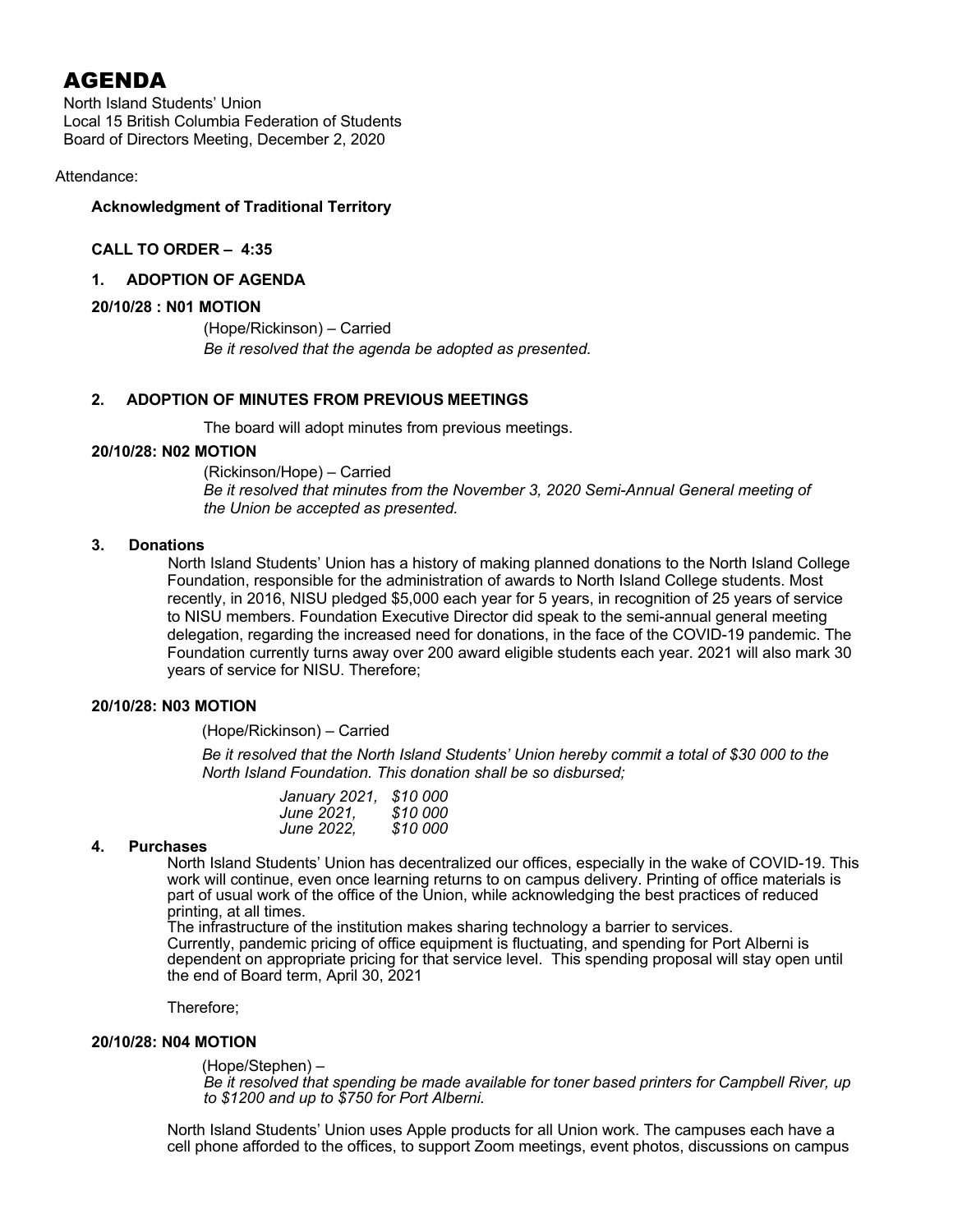North Island Students' Union Local 15 British Columbia Federation of Students Board of Directors Meeting, December 2, 2020

> and in community. The supportive work of the Organiser, Digital Connections would be best served if this position also had an iPhone, therefore;

#### **20/10/28: N05 MOTION**

(Rickinson/Hope) – Carried *Be it resolved that the current iPhone SE be acquired for the Organiser, Digital Connections position. This phone is \$600 before taxes.* 

North Island Students' Union produces swag each term, to build solidarity and support teambuilding. The Union works with Fairware Products, to ensure fair and equitable products are attained. Without being on campuses this year, the usual second swag order was not required this Fall. In recognition of the extra efforts of 2020, the staff would like to recognize the current Board with hoodies, at no cost to the Board.

#### **20/10/28: N06 MOTION**

(Hope/Stephen) – Not Carried *Be it resolved that the Union move forward with either Union made Hoodies for \$900/Or Canvas brand for \$600 for Board and staff.* 

#### **5. Governance**

The registered name of the Union is North Island Students' Union Local 72 Canadian Federation of Students. Having seen successful expulsion from the CFS in 2018, therefore

### **20/10/28: N07 MOTION**

(Hope/Rickinson) – Carried *Be it resolved that the BC Societies Act name of the Union be recommended for review to the*  next general meeting. The BC Societies requires three names be suggested, in order of *preference. Therefore; North Island Students' Union North Island Students' Union, Local 15 British Columbia Federation of Students*

*North Island Students' Union, British Columbia Federation of Students Local 15* 

The constitution and bylaws of the Union face usual review each three years, as per bylaw XVIII therefore;

## **20/12/02: N08 MOTION**

(Hope/Stephen) – Carried *Be it resolved that a Constitution and Bylaws committee be struck and make report to the scheduled January 6 meeting of the Board. Be it further resolved, in order to facilitate these changes, a Special General Meeting be called for January 22, 2 pm* 

## **4. REPORTS**

## **4.1 Report from College Committees**

- **Education Council**
- **Board of Governors**
- **Planning and Standards Committee**
- **Federation Representative**

## **4.2 Reports from Staff**

• **Emma Warren -**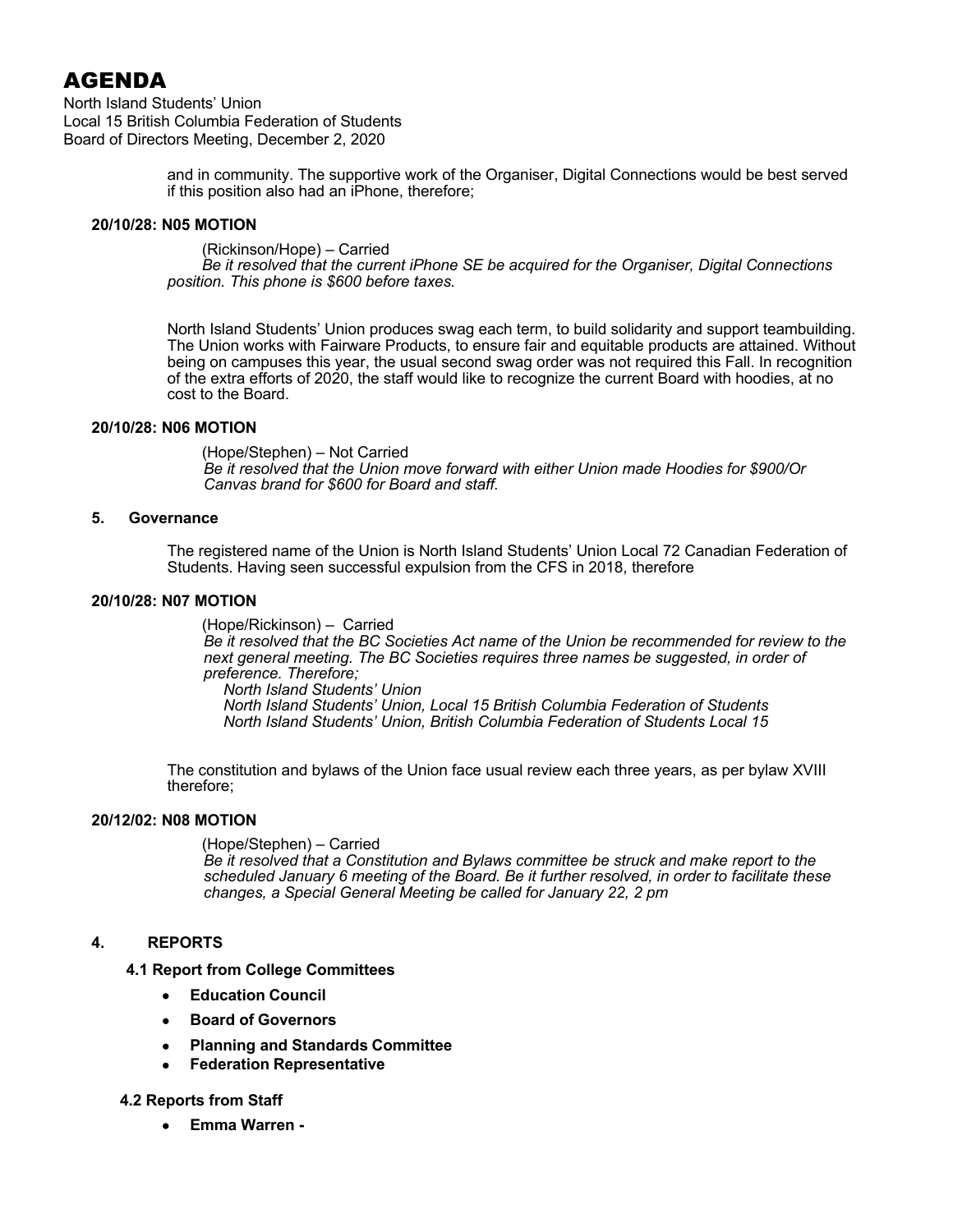North Island Students' Union Local 15 British Columbia Federation of Students Board of Directors Meeting, December 2, 2020

- **Rebecca Lennox -**
- **Ariella Waddell -**
- **Andrew Dalton -**
- **Carissa Wilson -**

## **5. ADJOURNMENT: 5:34 pm**

**Next meeting of the Board, January 6, 2021**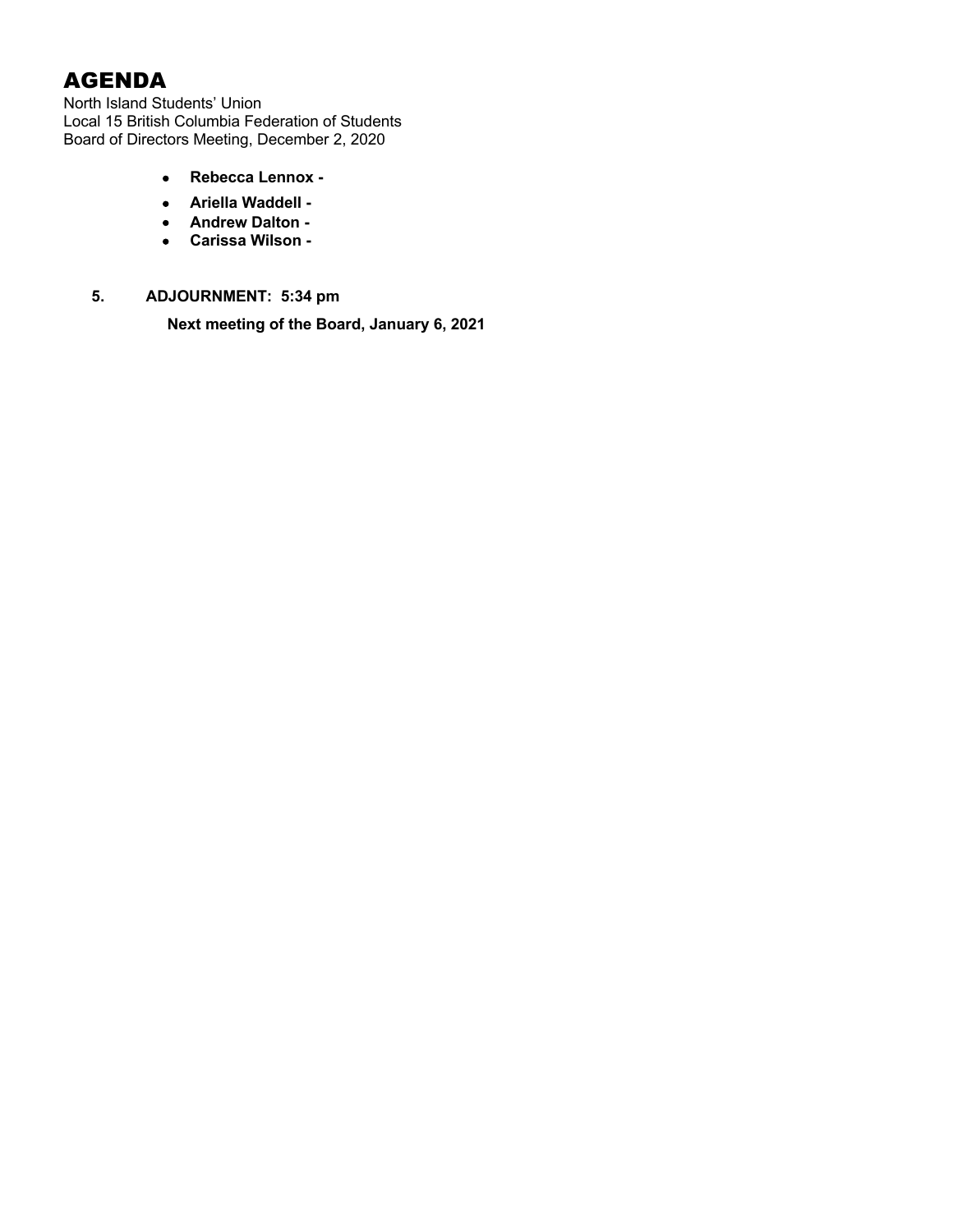North Island Students' Union Local 15 British Columbia Federation of Students Board of Directors Meeting, January 13, 2021

Attendance: Meyer, Rickinson, Stephen, Hope, Babu, Dalton, Waddell, Lennox, Dalton, Wilson, Warren

#### **Acknowledgment of Traditional Territory**

#### **CALL TO ORDER – 4:32pm**

#### **1. ADOPTION OF AGENDA**

#### **21/01/13: N01 MOTION**

(Rickinson/Hope) – Carried *Be it resolved that the agenda be adopted as presented.*

#### **2. ADOPTION OF MINUTES FROM PREVIOUS MEETINGS**

The board will adopt minutes from previous meetings.

#### **21/01/13: N02 MOTION**

(Babu/Hope) – Carried *Be it resolved that minutes from the December 2, 2020 meeting of the Board of Directors be accepted as presented.*

#### **3. Labour Committee**

The Labour Committee will present to the Board, *in camera*.

#### **21/01/13: N03 MOTION**

(Rickinson/Babu) – Carried *Be it resolved that the meeting move in camera \** Moved *in camera* at 4:38pm, *out of camera* 5:19 pm

#### **21/01/13: N04 MOTION**

(Hope/Babu) – Carried

*Be it resolved the Board of Directors accept the recommendation of the Labour Committee to increase the Organiser – Campus and Community Relations to 35 hours per week*

#### **21/01/13: N05 MOTION**

(Hope/Stephen) – Carried

*Be it resolved the 2020/2021 Budget of Board of Directors be revised to allocate \$4000 to office supplies for staffing infrastructure needs*

Whereas primary social media engagement is with Instagram. Posts with the most engagement are often more than one image. The current social media scheduling tool, Buffer lacks great Instagram support, while Later offers integrations best suited for the current work of the Union.

#### **21/01/13: N06 MOTION**

(Rickinson/Hope) – Carried *Be it resolved that the Union move to using Later, over Buffer for social media* 

The Board shall receive report from the Bylaw Committee, who makes recommendations as follows : Space reserved to list in order, all recommended changes \*will be available near meeting\*

#### **21/01/13: N07 MOTION**

(Hope/Babu) – Carried

*Be it resolved that the following changes be recommended to the membership at the upcoming Special General Meeting:*

With the report of the Bylaw Committee received, motion 20/12/02 N07 called a Special General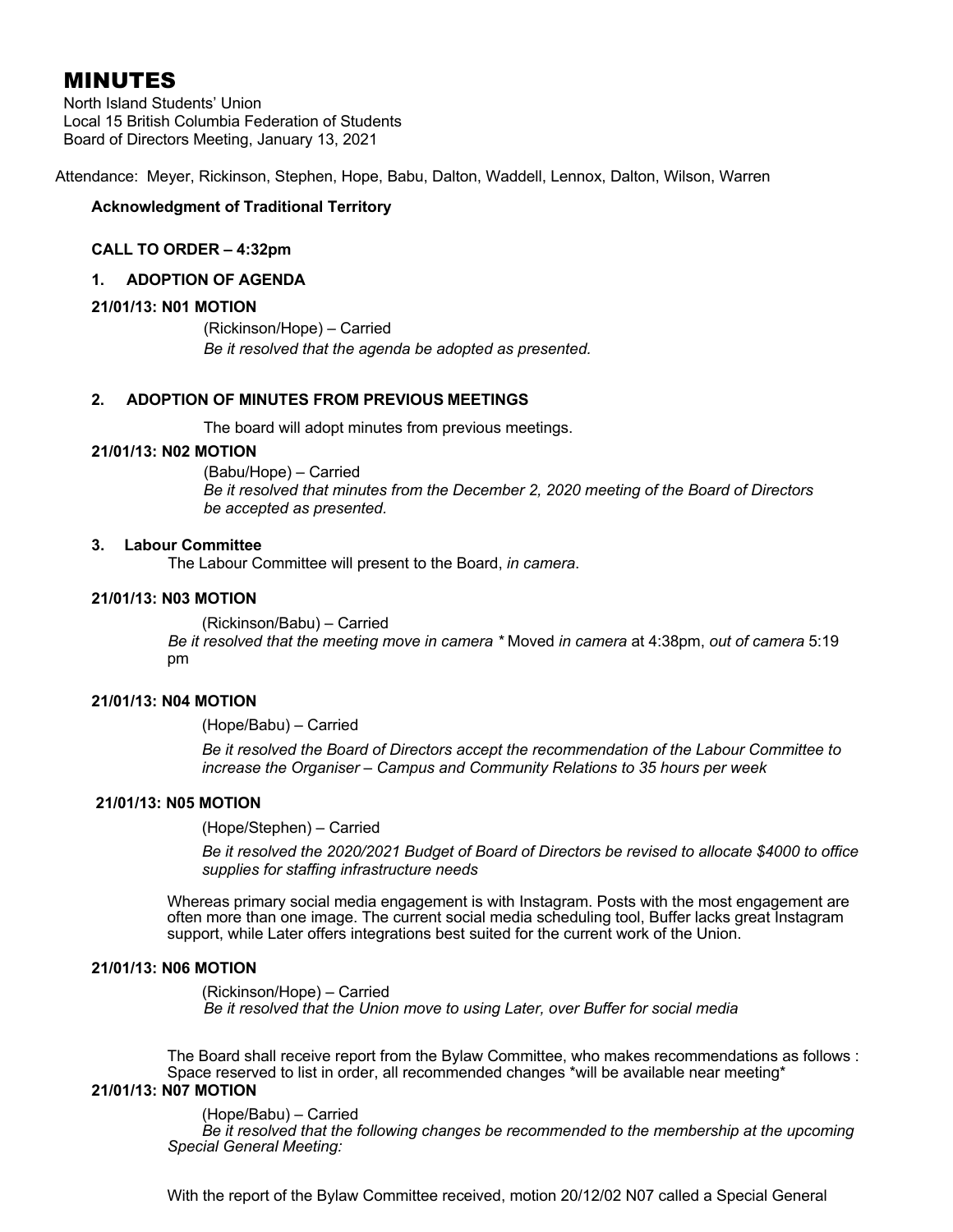North Island Students' Union Local 15 British Columbia Federation of Students Board of Directors Meeting, January 13, 2021

Meeting. To provide sufficient notice,

#### **21/01/13: N08 MOTION**

(Hope/Babu) – Carried *Be it resolved, a Special General Meeting be called for January 29, 2 pm. This body will approve the agenda no later than Friday, January 15, 4 pm* 

#### **21/01/13: N09 MOTION**

(Babu/Hope) – Carried *Be it resolved a remuneration committee be struck and will report back no more than 2 meetings from now*

## **4. REPORTS**

**4.1 Report from College Committees**

- **Education Council –** Nothing to report
- **Board of Governors** Nothing to report
- **Planning and Standards Committee** Nothing to report
- **Federation Representative -**

#### **4.2 Reports from Staff**

- **Emma Warren-** Will put report in to Slack
- **Ariella Waddell-** Will put report in to Slack
- **Andrew Dalton-** Will put report in to Slack
- **Carissa Wilson-** Will put report in to Slack
- **Rebecca Lennox-** Will put report in to Slack

## **5. ADJOURNMENT: 6:51pm**

**Next meeting of the Board, February 3, 2021**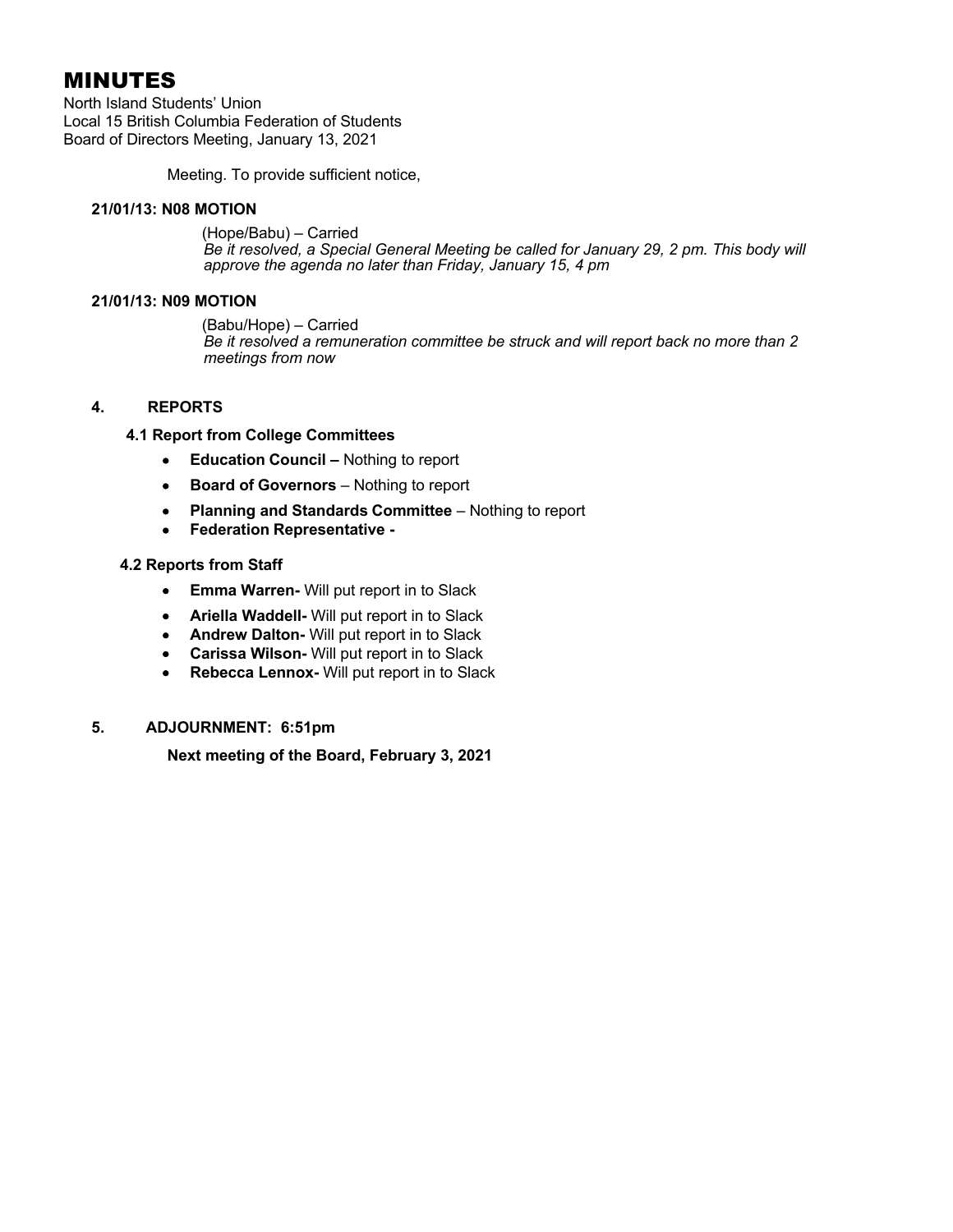North Island Students' Union Local 15 British Columbia Federation of Students Special General Meeting, February 5, 2021

## ACKNOWLEDGEMENT OF TRADITIONAL TERRITORIES

Attendance: Rickinson, Hope, Babu, Meyer, Stephen, Toribio, Paranich, Dunbar, Pandey, Chakraborty, Paranich, Singh, Waddell, Wilson, Lennox, Dalton, Warren

CALL TO ORDER: 2:03

## **1. ADOPTION OF THE AGENDA**

The agenda, as prepared by the Board of Directors, will be presented for adoption.

## 21/02/05: SGM01 MOTION

(Hope/Babu) - Carried *Be it resolved that the agenda be adopted a presented.* 

## **2. MOTIONS SERVED WITH NOTICE**

At the December 2, 2020 Board of Directors meeting, the Board of Directors struck a Bylaw Review Committee to review the existing bylaws, as per Bylaw XVIII, to ensure the preservation of democratic governance and accountability to the members. The committee presented its findings January 13, 2021 and the Board of Directors approved a motion to submit proposed changes to the Special General Meeting with proper notice and posted the proposed changes as per Bylaw IV.

## 21/02/05: SGM02 MOTION

(Babu/Hope) - Carried *Be it resolved the proposed changes to the Bylaws of North Island Students' Union submitted by the Board of Directors be approved.*

At the December 2, 2020 Board of Directors meeting, the Board of Directors moved to recommend a change of the organisational name as registered with the BC Societies Act, currently *North Island Students' Union Local 72 Canadian Federation of Students*. The Societies Act requires three (3) names be suggested, here in order, as recommended;

North Island Students' Union

North Island Students' Union, Local 15 British Columbia Federation of Students North Island Students' Union, British Columbia Federation of Students Local 15

## 21/02/05: SGM03 MOTION

(Hope/Babu) - Carried

*Be it resolved the name of the organisation be changed to reflect the recommendations of the Board of Directors.* 

## **3. NEW BUSINESS ARISING**

Members may discuss new business arising at this meeting under this agenda item.

## **4. ADJOURNMENT-** 2:11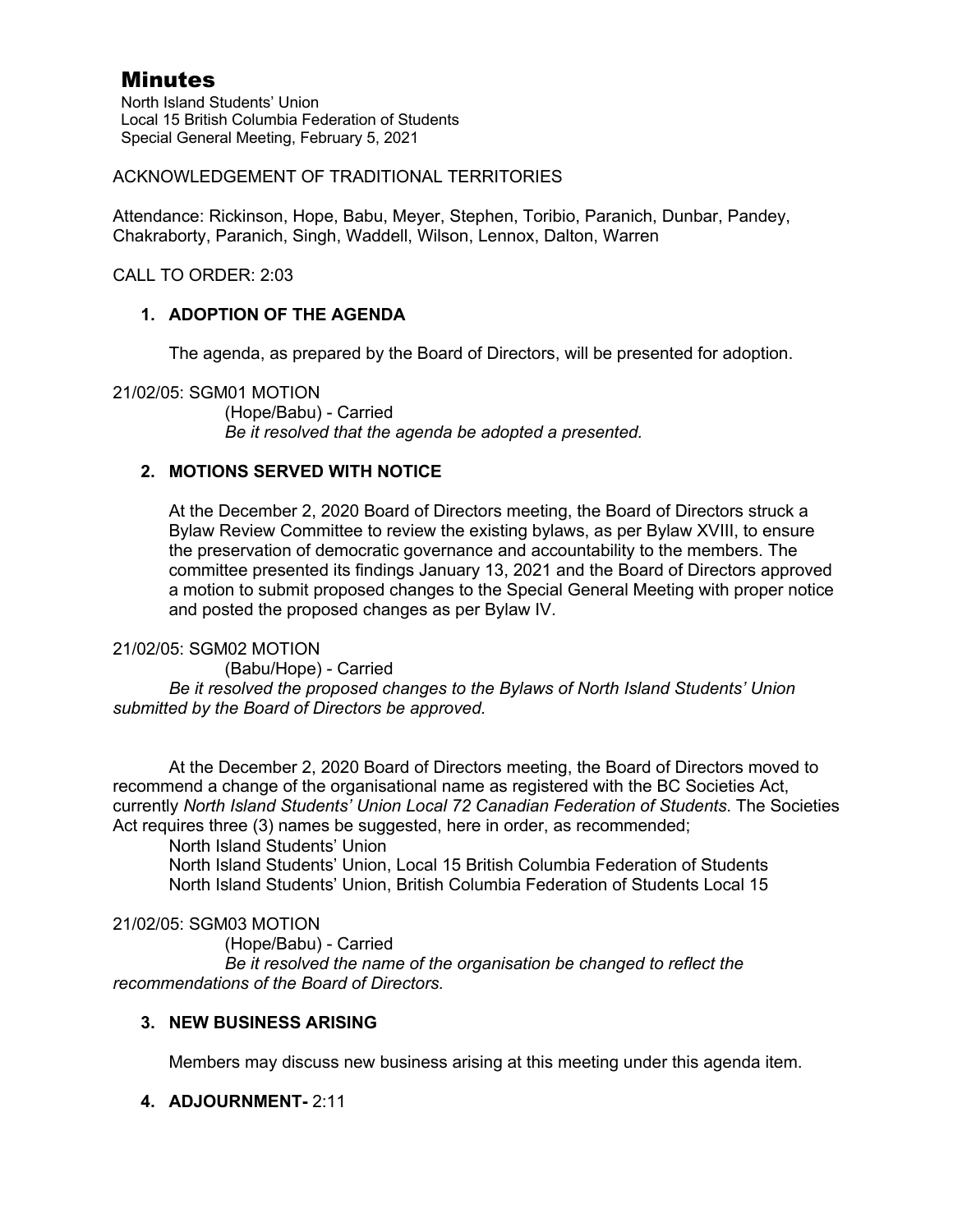North Island Students' Union Local 15 British Columbia Federation of Students Special General Meeting, February 5, 2021

The meeting will adjourn at the conclusion of business.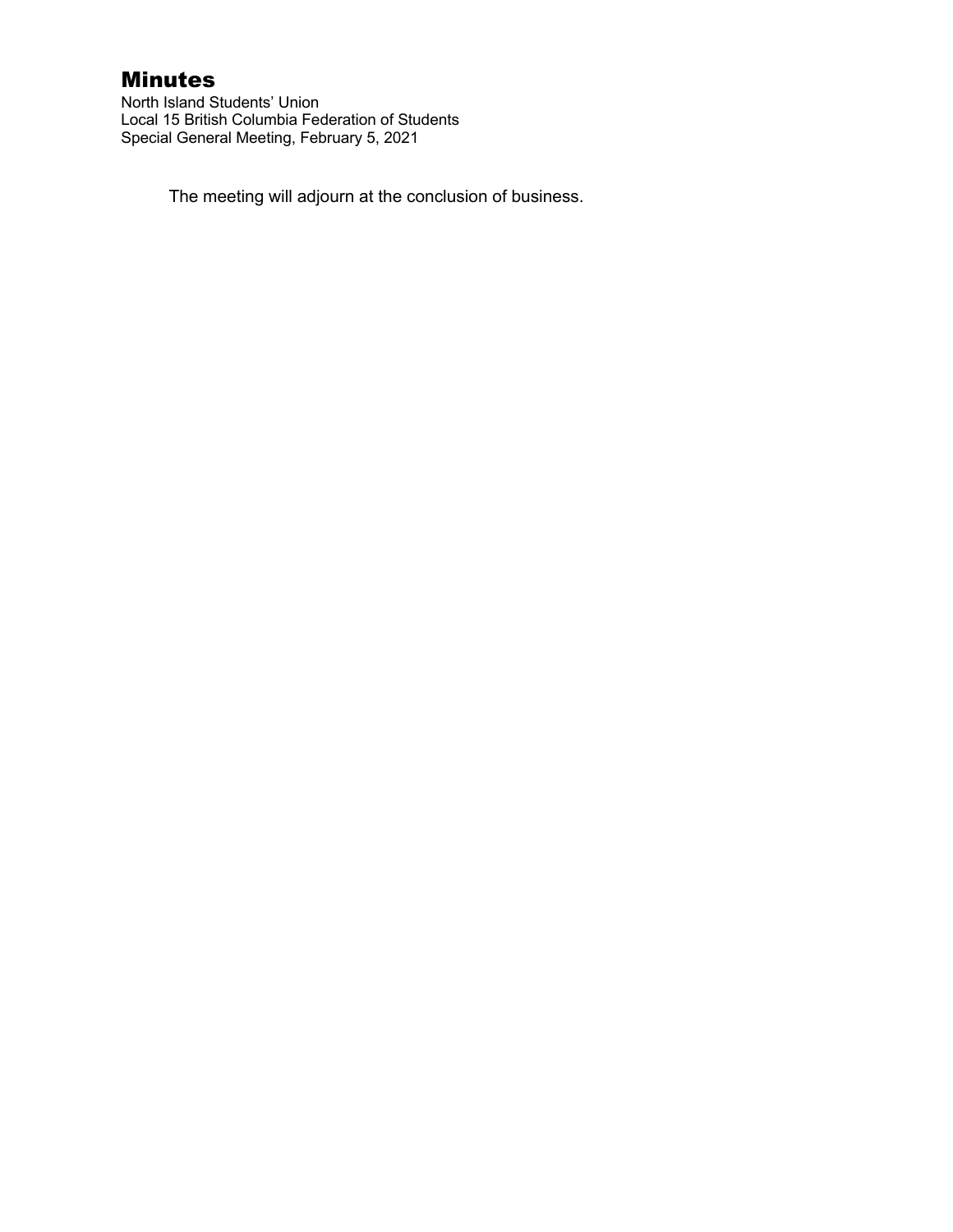North Island Students' Union Local 15 British Columbia Federation of Students Board of Directors Meeting, February 5, 2021

Attendance: Rickinson, Hope, Babu, Meyer, Stephen, Toribio, Paranich, Dunbar, Pandey, Chakraborty, Paranich, Singh, Waddell, Wilson, Lennox, Dalton, Warren,

ACKNOWLEDGEMENT OF TRADITIONAL TERRITORIES

CALL TO ORDER: 2:13

## **1. ADOPTION OF THE AGENDA**

The agenda, as prepared by the Board of Directors, will be presented for adoption.

21/02/05: N01 MOTION

(Rickinson/Hope) - Carried *Be it resolved that the agenda be adopted a presented.* 

## **2. NOTICE OF ELECTION**

## 21/02/05: N02 MOTION

(Rickinson/Babu) – Carried As per amendment *be it resolved the 2021 term of North Island Students' Union sees elections called as per BYLAW VIII:* 

*Notice of Election provided February 8 Nomination Period, February 22 to February 26 at 4pm In the event of more potential delegates then seats campaigning will be held March 1 through March 5 at 4pm Voting March 9, 10, 11*

*Be it further resolved an Election Committee be struck, as per BYLAW VIII section 6*

## **3. ADJOURNMENT: 2:24**

The meeting will adjourn at the conclusion of business.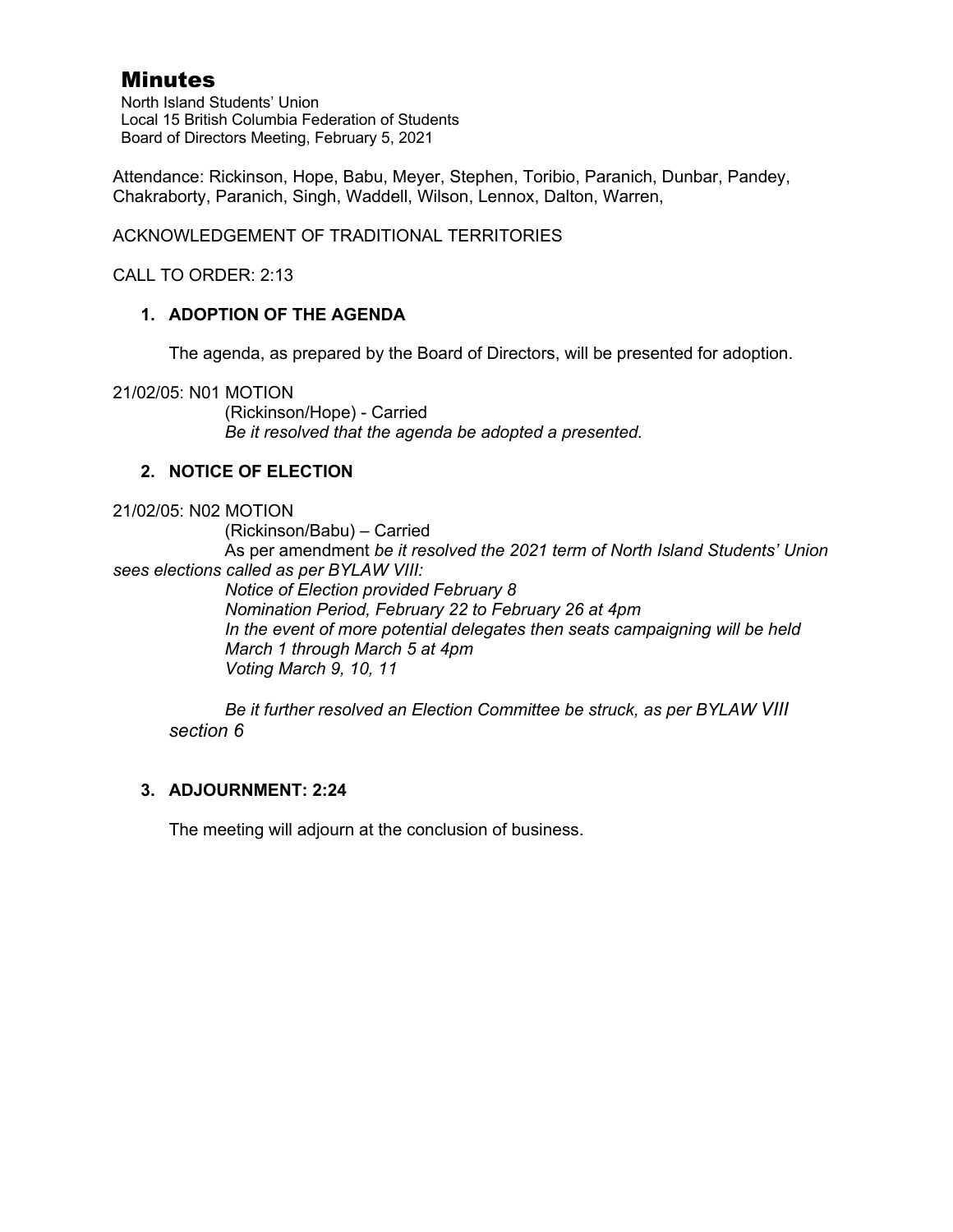North Island Students' Union Local 15 British Columbia Federation of Students Board of Directors Meeting, February 10, 2021

Attendance: Meyer, Hope, Stephen, Babu, Wilson, Warren, Waddell

Acknowledgment of Traditional Territories

## **CALL TO ORDER – 4:34**

#### **• ADOPTION OF AGENDA**

The Board will adopt the agenda.

20210210 : N01 MOTION

(Hope/Stephen) – Carried *Be it resolved, that the agenda be adopted, as presented.*

#### **• ADOPTION OF MINUTES FROM PREVIOUS MEETINGS**

The Board will adopt minutes from previous meetings.

#### 20210210 : N02 MOTION

(Stephen/Babu) – Carried *Be it resolved, that minutes from the February 5 Special General Meeting and February 5 Board of Directors meeting be accepted as presented.* 

#### **• NEW BUSINESS**

The Board will form the remuneration committee as per - Motion: 21/01/13 N09

The Board will form the electoral committee as per- BYLAW VIII section 6

The Board will hear about Tyee Hall planning

## **• REPORTS**

- Report from College Committees

Report from the Education Council - nothing to report

Report of the Board of Governors - NIC current President last day Feb 11

 Report from Planning and Standards Committee - Institute working on updates Report from Federation Representative - nothing to report

Campaigns Report - Moose Hide Campaign day Feb 11, Knock out interest week of action- letters to editors, MP Gord Johns, MP Rachel Blaney, interview on the local radio station. Advocacy lobby week

## **- Reports from Staff**

- i. Carissa Wilson Tyee Hall Planning, elections
- ii. Emma Warren Elections, food bank, student engagement
- iii. Ariella Waddell Website content about Student's Union, social media, Discord

## **• OTHER BUSINESS**

**• ADJOURNMENT: 5:43**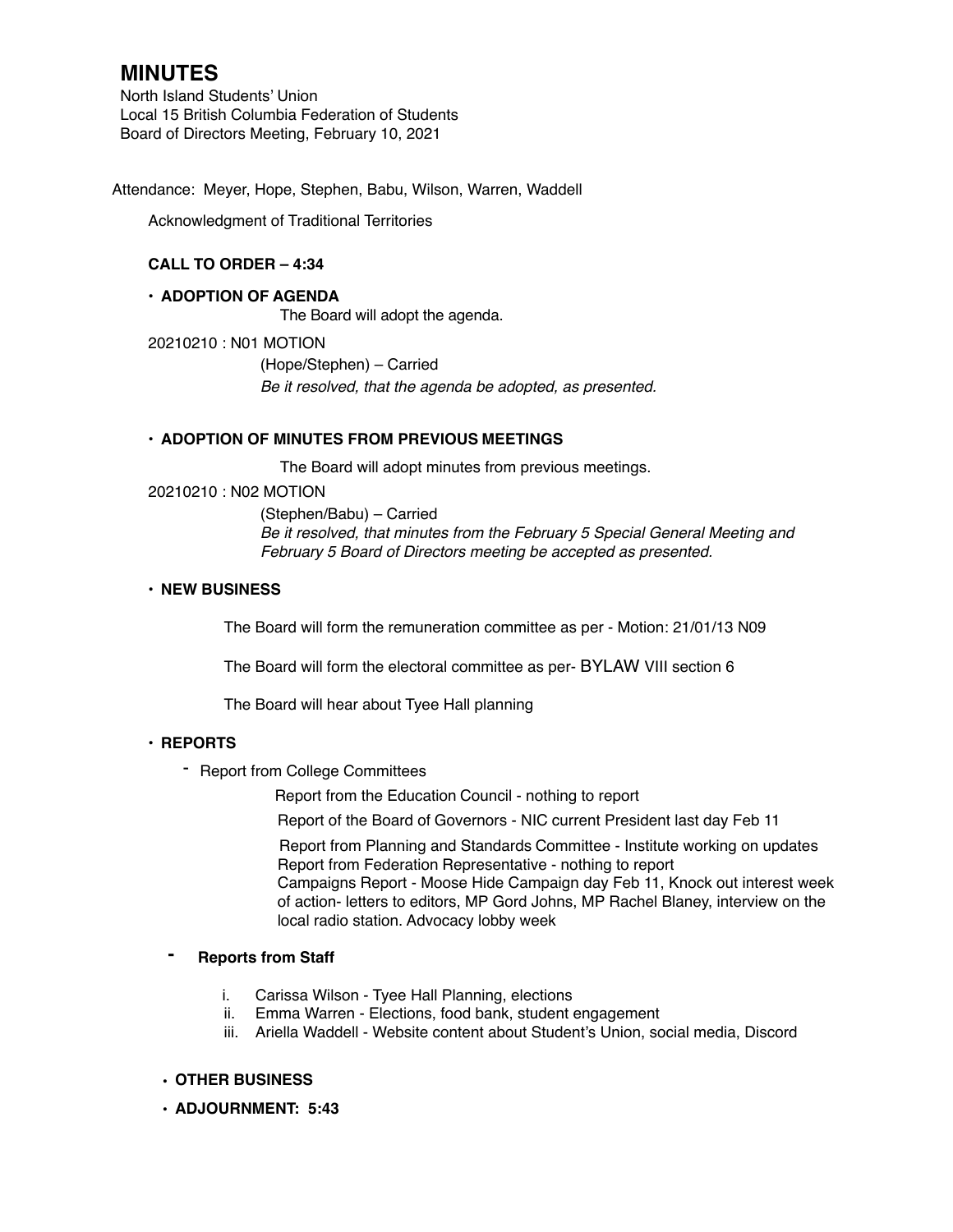North Island Students' Union Local 15 British Columbia Federation of Students Board of Directors Meeting, March 10, 2021

ACKNOWLEDGEMENT OF TRADITIONAL TERRITORIES

Attendance: Stephen, Hope, Meyer, Babu, Rickinson, Warren, Wilson, Waddell

CALL TO ORDER: 4:33

## **1. ADOPTION OF THE AGENDA**

The agenda, as prepared by the Board of Directors, will be presented for adoption.

21/03/10: N01 MOTION

(Babu/Hope) - Carried *Be it resolved that the agenda be adopted as presented.* 

## **1. ADOPTION OF MINTUES FROM PREVIOUS MEETING**

The Board will adopt minutes from previous meetings.

21/03/10: N02 MOTION

(Babu/Hope) - Carried

*Be it resolved that minutes from the February 10th Board of Directors meeting be accepted as presented.* 

## **2. NEW BUSINESS**

Where planning for the Annual General Meeting should begin,

21/03/10: N03 MOTION

(Babu/Hope) - Carried *Be it resolved the Annual General Meeting of North Island Students' Union be called for April 16, 2021, 2 pm, to be held via Zoom, as per Bylaw IV, Section 2.* 

Whereas, NISU has historically donated to the North Island College Orientation and Graduation events annually, and this donation has been static for at least 6 years at \$4050.

## 21/03/10: N04 MOTION

(Babu/Hope) - Carried

*Be it resolved the Board of Directors donate \$4100 which includes CPI increase to North Island College for Orientation and Graduation events.* 

Whereas, staff contracts are due for review

21/03/10: N05 MOTION

(Rickinson/Babu) - Carried

*Be it resolved the Labour Committee be struck which includes the Internal Relations Director, External Relations Director, College Relations Director, Campbell River Director, K'ómoks Valley Director*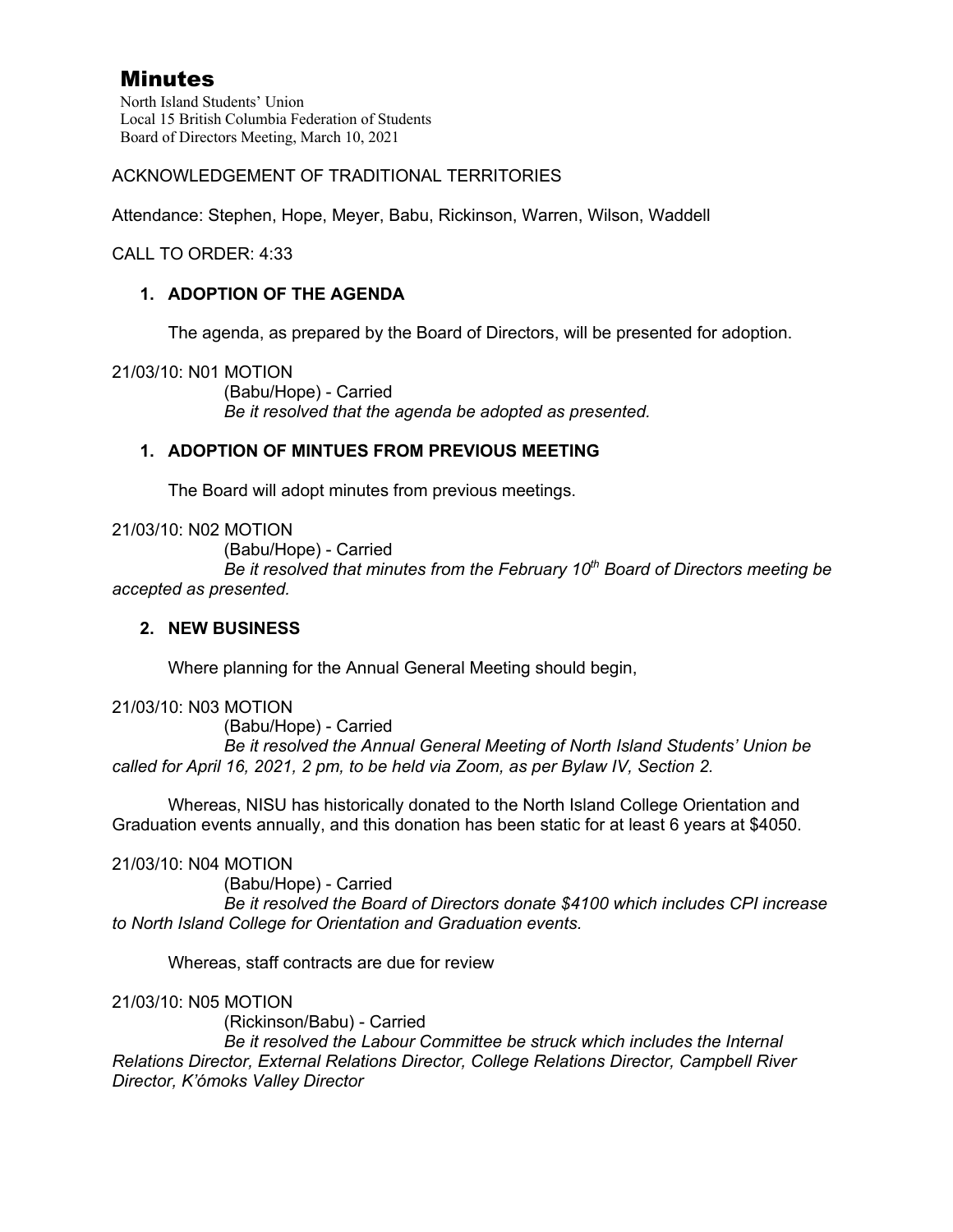North Island Students' Union Local 15 British Columbia Federation of Students Board of Directors Meeting, March 10, 2021

Whereas, the contract of the Executive Director Andrew Dalton has reached it's end

21/03/10: N06 MOTION (Hope/Rickinson) - Carried *Be it resolved the vacation pay and overtime hours in the time bank be paid out.* 

Whereas, the authorized signers with Island Savings, including online banking access need to reflect current staffing,

## 21/03/10: N07 MOTION

(Stephen/Hope) - Carried *Be it resolved the signing authorities of North Island Students' Union be: Shane Meyer Mary Rickinson Carissa Wilson Emma Warren* 

## 21/03/010: N08 MOTION

(Babu/Hope) – Carried

*Be it resolved as per Bylaw XIII, Section 1 a, Amanjot Singh failed to report to any meetings of the Board and has been deemed to have resigned their position on the Board of Directors*

## **3. REPORTS**

The Board will receive report from:

- **Remuneration Committee** Organiser Wilson provided full report
- **Planning & Standards** nothing to report
- **Board of Governors** nothing to report
- **Education Council**  nothing to report
- **Federation Representative** nothing to report
- **Campaigns Report** Big success with the Knockout Interest week of action in Feb, listed in newspapers, radio interview & response from MP's

Staff:

- Organiser Wilson- Staff restructuring, budgets, etc.
- Organiser Warren General Elections
- Organiser Waddell BOD Videos, Website

## **4. ADJOURNMENT: 5:38**

The meeting will adjourn at the conclusion of business.

Carissa Wilson

Internal Relations Director Organiser, College Relations

Signed by Shane Meyer Carissa Wilson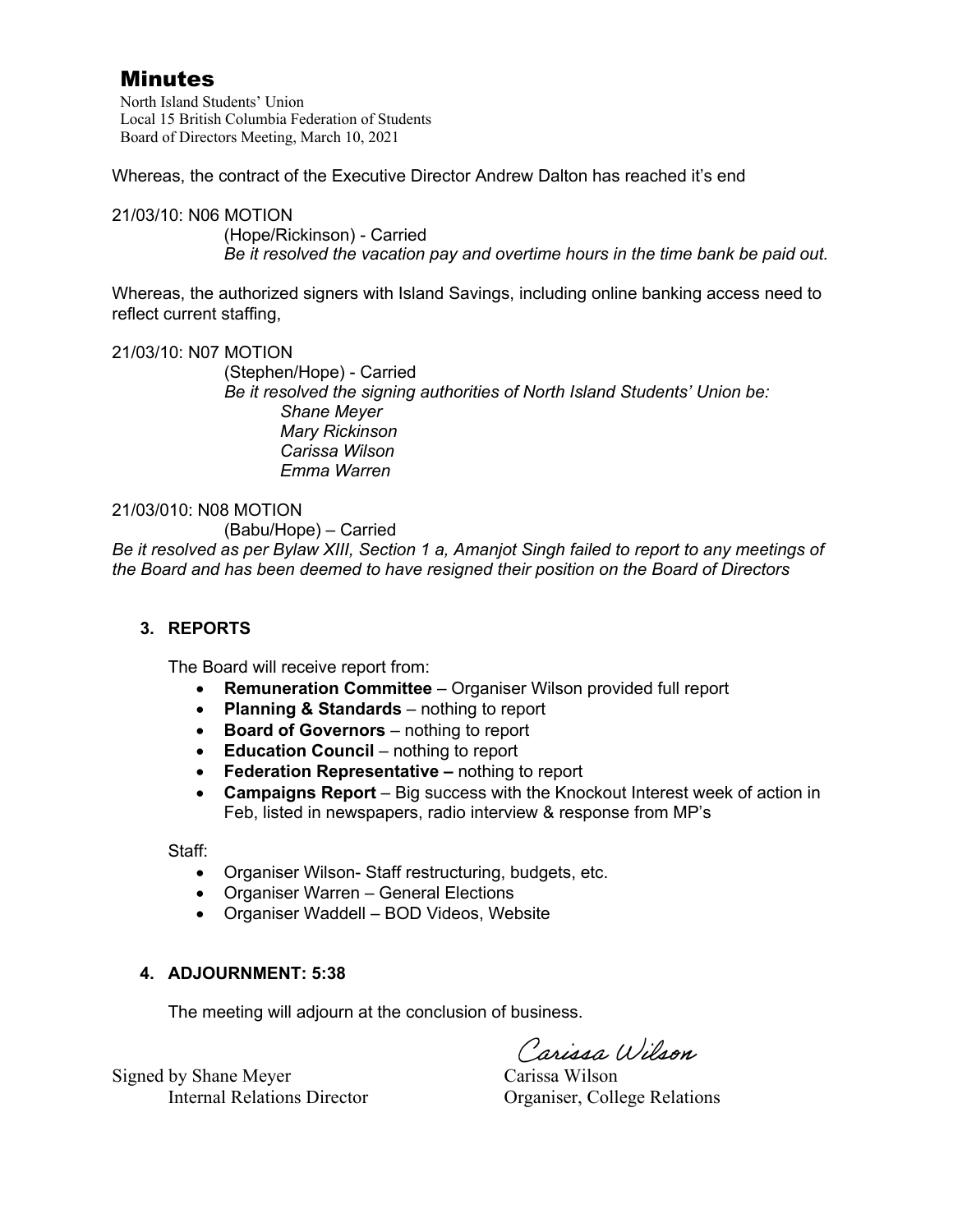North Island Students' Union Local 15 British Columbia Federation of Students Board of Directors Meeting, April 07, 2021

Attendance: Meyer, Rickinson, Babu, Stephen, Hope, Lennox, Wilson C.

Acknowledgment of Traditional

**Territories** 

## **CALL TO ORDER – 4:29**

## **• ADOPTION OF AGENDA**

The Board will adopt the agenda.

2021/04/07 : N01 MOTION

(Hope/Stephen) – Carried *Be it resolved, that the agenda be adopted, as presented.* 

## **• ADOPTION OF MINUTES FROM PREVIOUS MEETINGS**

The Board will adopt minutes from previous meetings.

2021/04/07 : N02 MOTION

(Babu/Stephen) – Carried *Be it resolved, that minutes from the March 10th Board of Directors meeting be accepted as presented.*

## **• NEW BUSINESS**

Whereas NISU health and dental fund makes contributions to cover the cost of staff time implementing and maintaining the health and dental plan; and whereas that work load has expanded to include two people and more hours; therefore

 2021/04/07: N03 MOTION (Rickinson/Babu) — Carried

> *Be it resolved that the health and dental contribution be changed from \$30 000 to \$40 000 for fiscal year 2020/2021*

Whereas the Remuneration Committee has reviewed the Directors Stipend policy, noting no change has been made in over 6 years

2021/04/07: N04 MOTION

(Babu/Sujith)— Carried

*Be it resolved that Directors Stipend policy 2021 be recommended to the Annual General Meeting, April 16.*